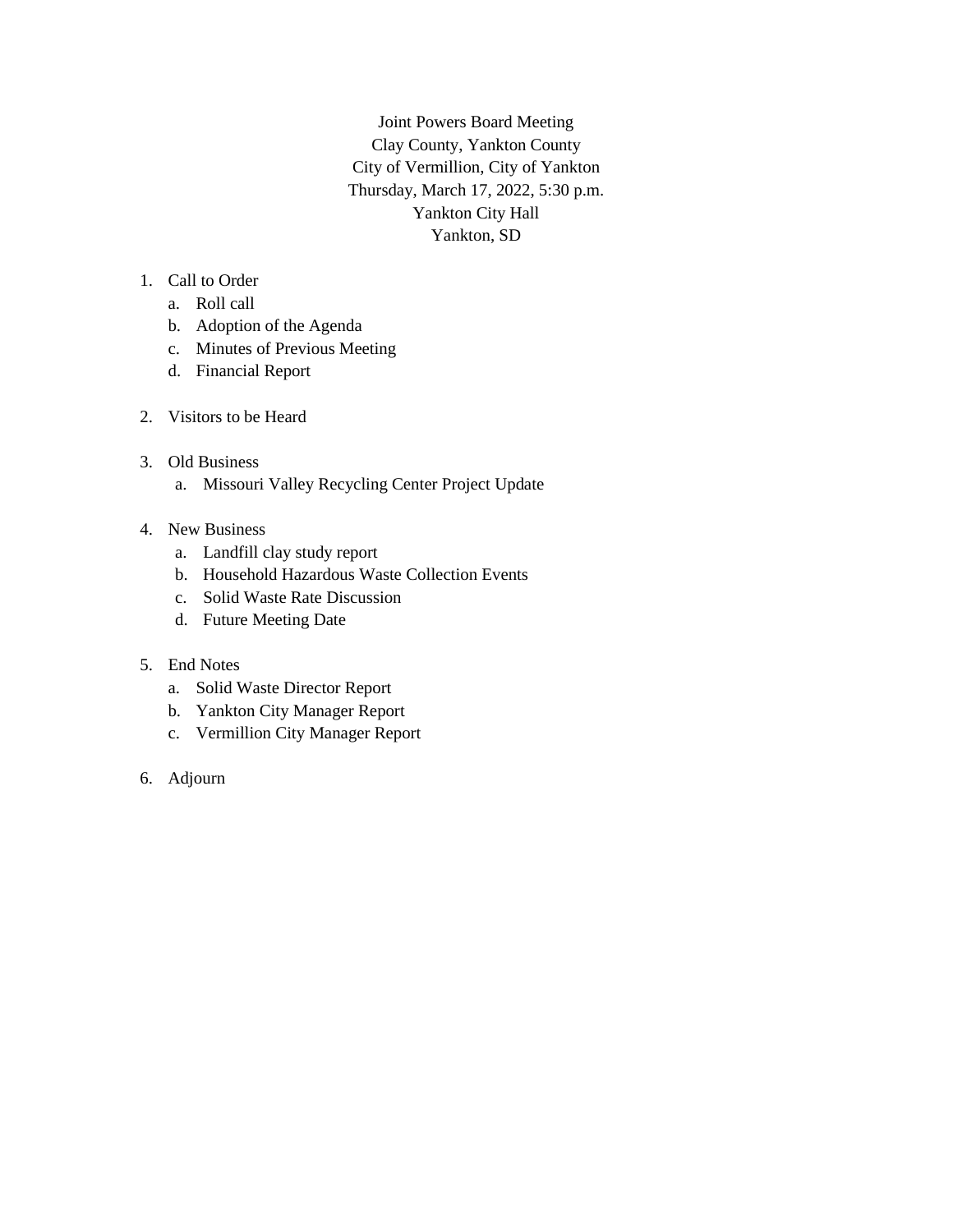Unapproved Minutes Joint Powers Solid Waste Advisory Board Thursday – December 16, 2021 Time 5:30 p.m. - Vermillion City Hall

The meeting of the Joint Powers Solid Waste Advisory Board was called to order on Thursday, December 17, 2021, at 5:30p.m. at Vermillion City Hall by Chairman Jennewein.

I. Roll Call

Present: Denise Cody, Yankton City Citizen; Lindsey Jennewein, Vermillion City Council Member; Amy Leon, Yankton City Manager; Phyllis Packard, Clay County Commissioner; John Prescott, Vermillion City Manager; Tom Nelson, Yankton County Citizen; Jerry Webber, Yankton City Commissioner; Joe Healy; Yankton County Commissioner,

Ex-Officio Members Present: Tim Taggart; Solid Waste Director; Adam Haberman, Yankton Public Works Director; Al Viereck, Yankton Finance Officer; and Katie E Redden Vermillion Finance Officer.

II. Adoption of Agenda

#### 11-21

John Prescott moved approval of the agenda. Joe Healy seconded the motion. Motion carried 9 to 0. Chairman Jennewein declared the motion adopted.

III. Minutes

A. Minutes of June 17, 2021

#### $12 - 21$

Jerry Webber moved approval of the amended June 17, 2021 minutes. Denise Cody seconded the motion. Motion carried 9 to 0. Chairman Jennewein declared the motion adopted.

III. Finance Report

Katie Redden, Vermillion Finance Officer, reported on the Joint Powers operations for ten months ending October 31, 2021. Katie reported the landfill had an operating profit of \$695,436 compared to a profit of \$430,634 in 2020, while recycling operations reported a loss of \$194,955 in 2021 compared to a loss of \$164,484 in 2020. Katie stated the total operating income for the ten months was \$500,480 compared to \$266,150 for the same period of 2020. Katie reported that landfill tonnage of 34,850 was down 709 over 2020.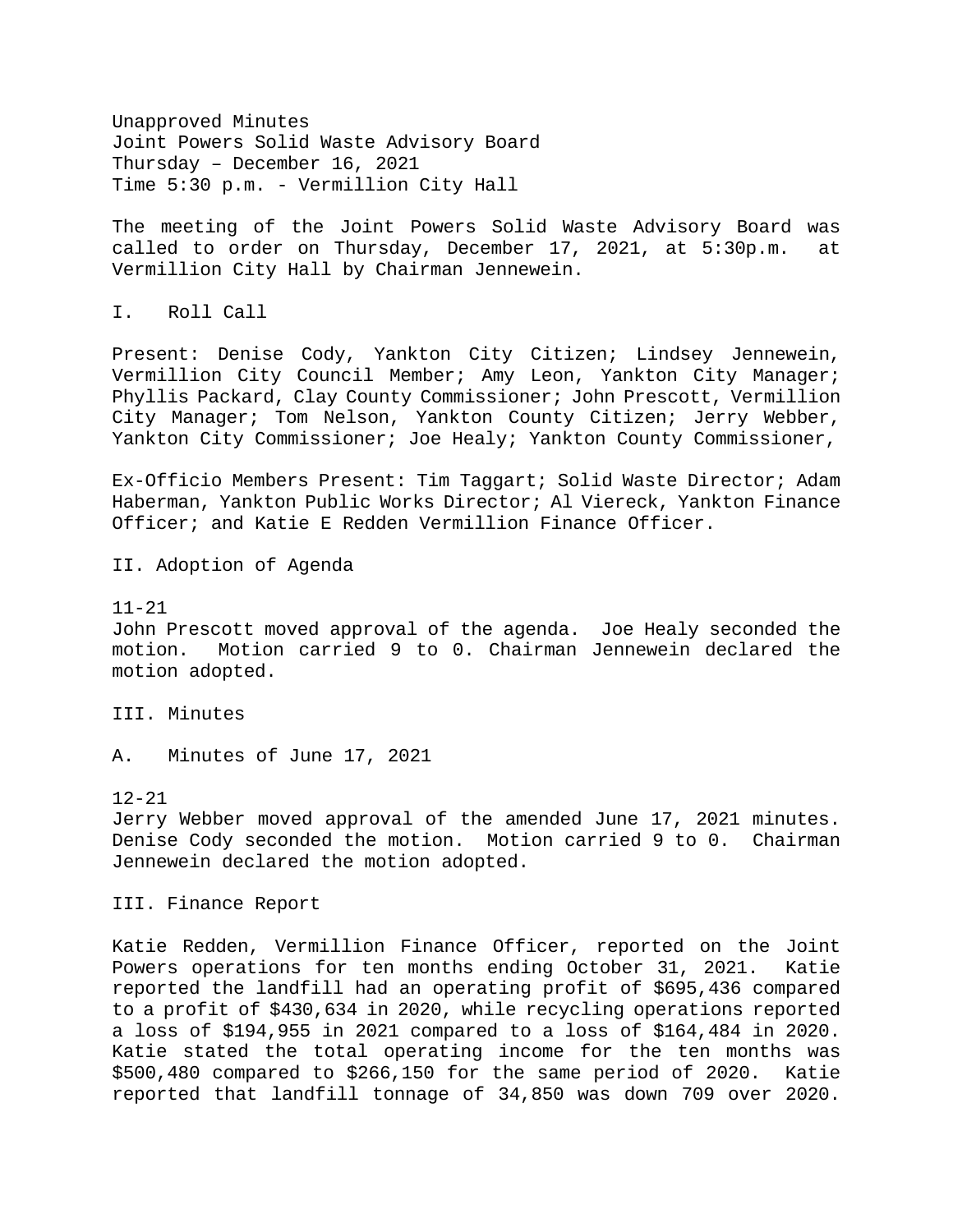Discussion on cash flow followed.

13-21 Mark Sweeney moved approval of the finance report for the first ten months ending October 31, 2021. Jerry Webber seconded the motion. Motion carried 9 to 0. Chairman Jennewein declared the motion adopted.

IV. Old Business

A. Missouri Valley Recycling Center Project Update

Tim Taggart, Solid Waste Director, reported that the Missouri Valley Recycling Center is still waiting for the floors to be corrected. Tim noted the engineer and the contractor will be meeting in the next couple of weeks to discuss the issues.

Tom Nelson asked how old the concrete was and why this would be happening. Taggart noted that during the remodel, the cement was ground down and coated. For unknown reasons, the coating is bubbling up in spots Discussion on the cement followed.

B. Landfill Cell Project Update

Tim Taggart, Solid Waste Director, reported that cell six is open and operational. Taggart noted the capping of cells two and three is complete. Taggart stated the first load was deposited into cell six last week.

V. New Business

A. Walking floor trailer purchase discussion

Adam Haberman, Public Works Director, reported that they put a bid out for a trailer for 2022 and it came back at 84,000, but due to demand there is a lead time of ten to twelve months. Adam stated that they are looking at different options, but due to the wait time he suggests taking this offer. Discussion followed on the walking floor trailer purchase.

B. Household Hazardous Waste Collection Events

Tim Taggart, Solid Waste Director, reported was unable to schedule an event last fall, but spring events are scheduled for April 22nd and 23rd.

Tom Nelson stated there is a need for two events due to high wait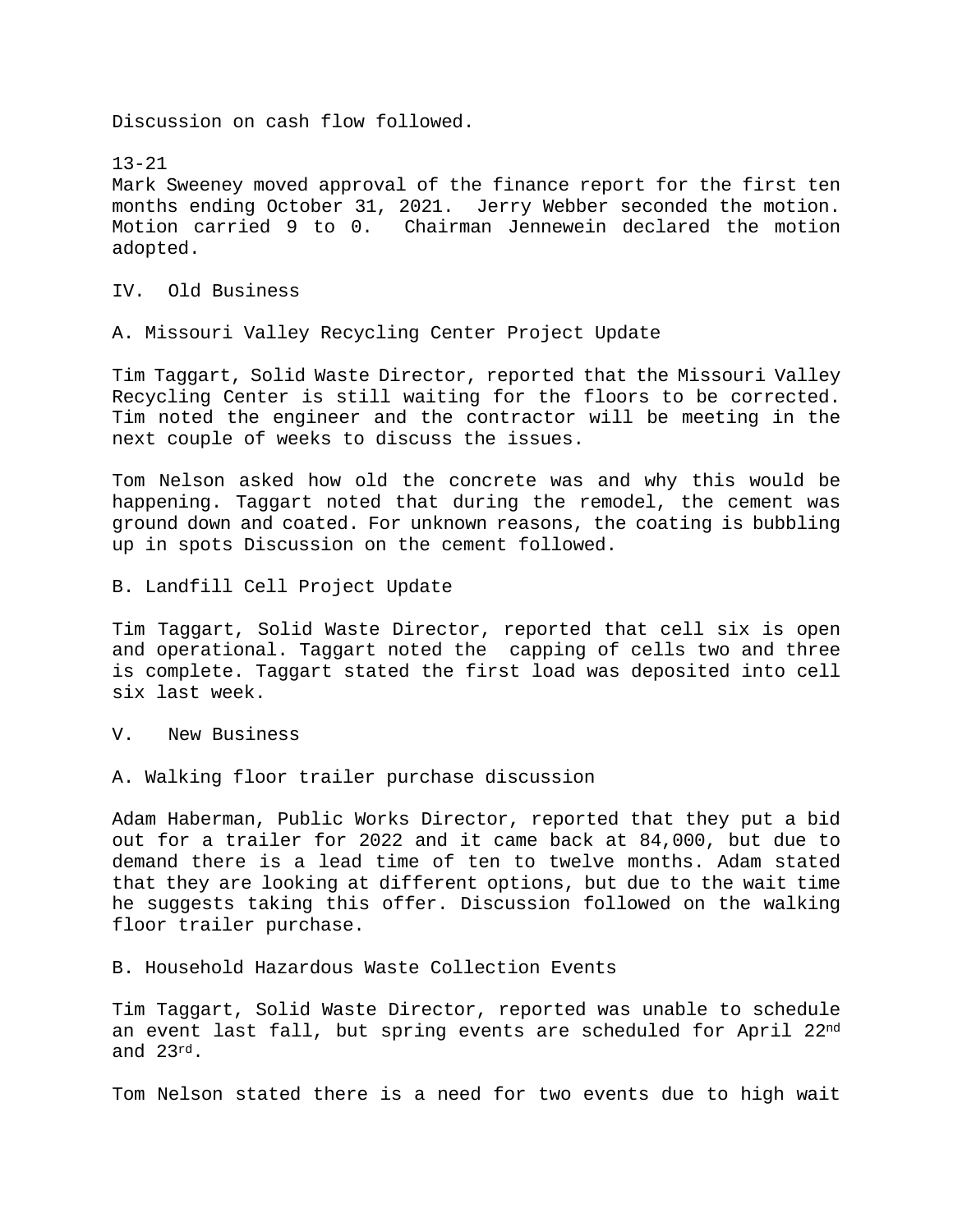times people experienced last year. Taggart noted staff will make an effort to schedule a fall date for 2022.

Lindsey Jennewein questioned the fees and if they should be adjusted due to the number of things people are bringing in on trailers verses in cars. Amy Leon noted that staff should discuss a rate increase and report back.

C. Future Meeting date is set for March 17, 2022 in Yankton.

VI. Solid Waste Director's Report

Tim Taggart, Solid Waste Director, reported recycling is up this year. The market for selling recycling is good where cardboard is selling at \$170 per ton. Taggart noted that the landfill is busy receiving loads.

VII. Manager's Report

A. Yankton City Manager

Amy Leon, Yankton City Manager, reported that she spent a day working a shift at the Yankton Transfer Station. Leon stated that was eye opening and very interesting to see what gets thrown away.

B. Vermillion City Manager

John Prescott, Vermillion City Manager, reported that a housing development outside of city limits is looking to do a recycling drop-off sight one day a month. Prescott noted that the landfill was open the second Saturday of every month in summer 2021 and will be opening two Saturdays a month in summer 2022.

VIII.Adjourn

#### $14 - 10$

Denise Cody moved to adjourn the Joint Powers Solid Waste Advisory Board Meeting at 6:00 p.m. Mark Sweeney seconded the motion. Motion carried 9 to 0. Chairman Jennewein declared the motion adopted.

Dated this 16th day of December, 2021.

 $\overline{\phantom{a}}$  , where  $\overline{\phantom{a}}$  , where  $\overline{\phantom{a}}$  ,  $\overline{\phantom{a}}$  ,  $\overline{\phantom{a}}$  ,  $\overline{\phantom{a}}$  ,  $\overline{\phantom{a}}$  ,  $\overline{\phantom{a}}$  ,  $\overline{\phantom{a}}$  ,  $\overline{\phantom{a}}$  ,  $\overline{\phantom{a}}$  ,  $\overline{\phantom{a}}$  ,  $\overline{\phantom{a}}$  ,  $\overline{\phantom{a}}$  ,  $\overline{\phantom{a}}$  , Lindsey Jennewein, Chairman

ATTEST:

 $\overline{\phantom{a}}$  , and the contract of the contract of  $\overline{\phantom{a}}$ Katie E Redden,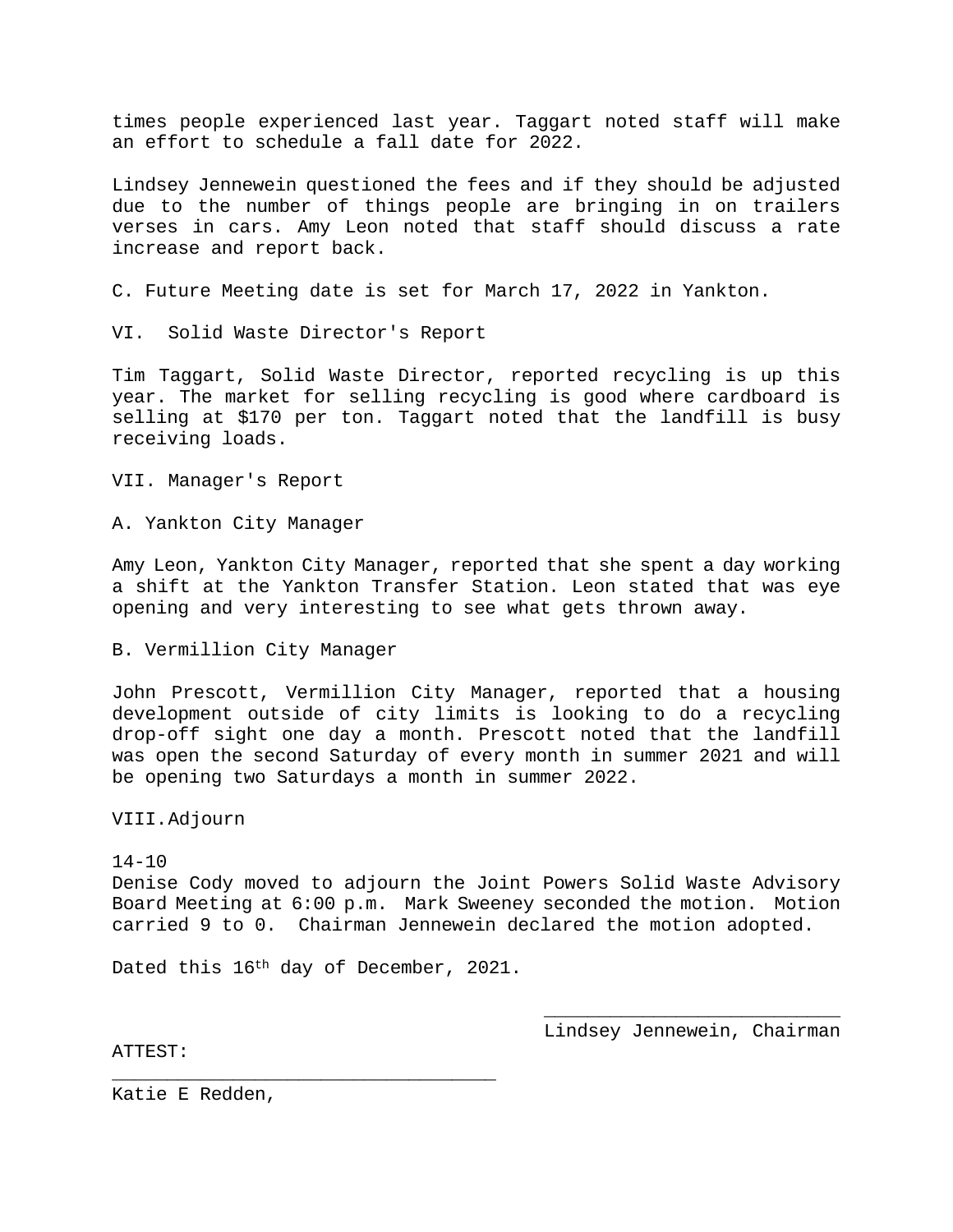Finance Officer - Vermillion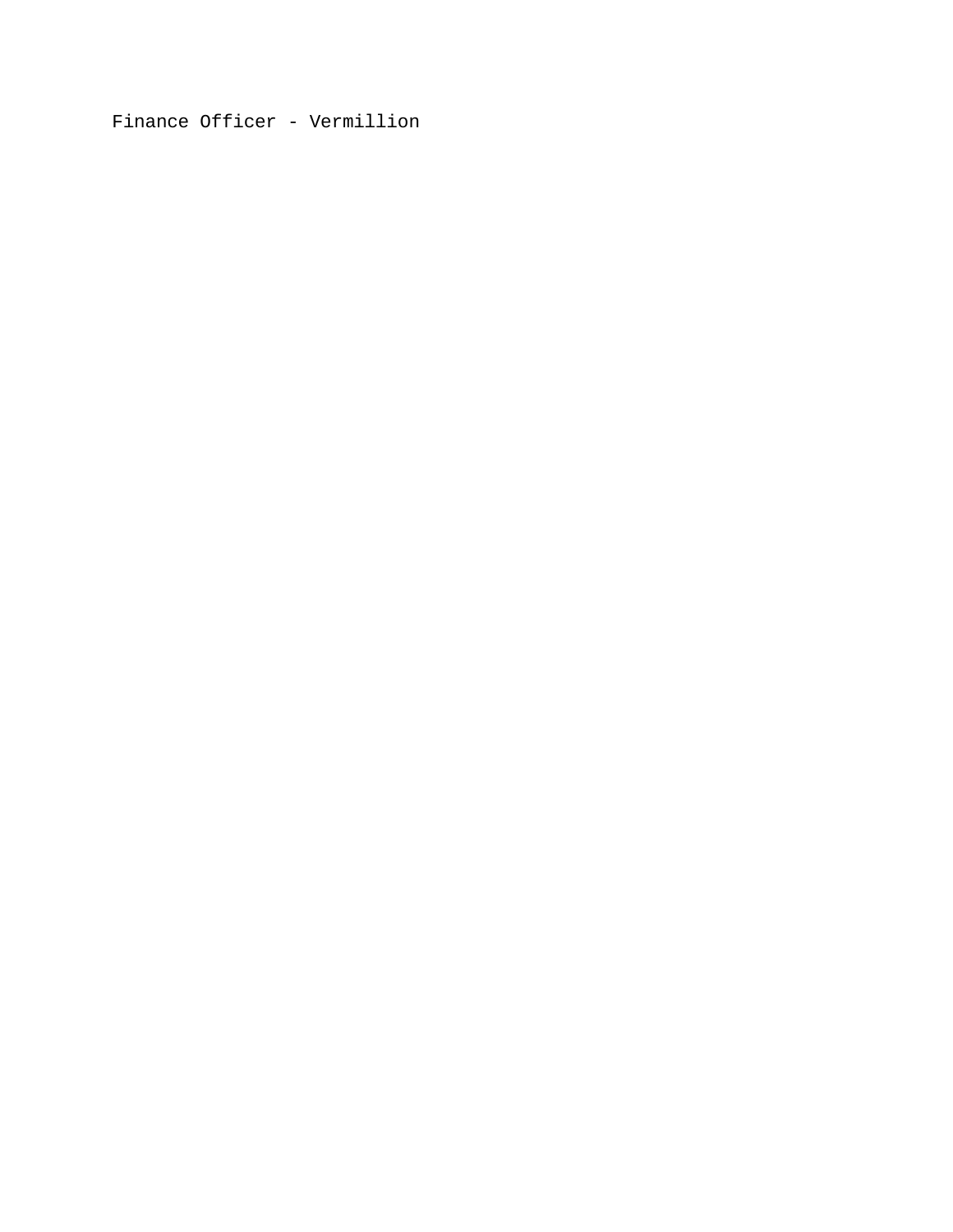| Description                          | Yankton<br>Transfer | Vermillion<br>Landfill | Total<br>Joint | 2 Month<br><b>Budget</b> | Legal<br>2022 Budget |
|--------------------------------------|---------------------|------------------------|----------------|--------------------------|----------------------|
| <b>Joint Power Transfer/Landfill</b> |                     |                        |                |                          |                      |
| <b>Total Revenue</b>                 | \$197,621.28        | \$126,127.18           | \$323,748.46   | \$393,896.67             | \$2,363,380.00       |
| Expenses:                            |                     |                        |                |                          |                      |
| <b>Personal Services</b>             | 47,155.18           | 54,438.24              | 101,593.42     | 132,756.00               | 796,536.00           |
| <b>Operating Expenses</b>            | 60,258.25           | 78,751.43              | 139,009.68     | 160,758.83               | 964,553.00           |
| Depreciation (est)                   | 26,955.08           | 43,582.20              | 70,537.28      | 75,949.33                | 455,696.00           |
| <b>Trench Depletion</b>              | 0.00                | 33,458.39              | 33,458.39      | 39,833.33                | 239,000.00           |
| Closure/Postclosure Resrv            | 0.00                | 1,674.26               | 1,674.26       | 4,166.67                 | 25,000.00            |
| <b>Amortization of Permit</b>        | 0.00                | 269.42                 | 269.42         | 250.00                   | 1,500.00             |
| <b>Total Operating Expenses</b>      | 134,368.51          | 212,173.94             | 346,542.45     | 413,714.17               | 2,482,285.00         |
| Non Operating Expense-Interest       | 0.00                | 8,933.51               | 8,933.51       | 13,107.67                | 78,646.00            |
| <b>Landfill Operating Income</b>     | 63,252.77           | (94, 980.27)           | (31, 727.50)   | (32, 925.17)             | (197, 551.00)        |
|                                      |                     |                        |                |                          |                      |
| <b>Joint Recycling Center</b>        |                     |                        |                |                          |                      |
| <b>Total Revenue</b>                 | 0.00                | 34,035.97              | 34,035.97      | 16,750.00                | 100,500.00           |
| Expenses:                            |                     |                        |                |                          |                      |
| <b>Personal Services</b>             | 0.00                | 32,811.35              | 32,811.35      | 41,496.33                | 248,978.00           |
| <b>Operating Expenses</b>            | 0.00                | 7,763.85               | 7,763.85       | 21,825.00                | 130,950.00           |
| Depreciation (est)                   | 0.00                | 4,685.76               | 4,685.76       | 6,333.33                 | 38,000.00            |
| <b>Total Operating Expenses</b>      | 0.00                | 45,260.96              | 45,260.96      | 69,654.67                | 417,928.00           |
| Non Operating Expense-Interest       | 0.00                | 0.00                   | 0.00           | 0.00                     | 0.00                 |
| Recycling Operating Income           | 0.00                | (11, 224.99)           | (11, 224.99)   | (52, 904.67)             | (317, 428.00)        |
| <b>Total Operating Income</b>        | \$63,252.77         | (\$106, 205.26)        | (\$42,952.49)  | (\$85,829.83)            | (\$514,979.00)       |
|                                      |                     |                        |                |                          |                      |
| <b>Tonage in Trench:</b>             | 2/28/2021           | 2/28/2022              |                |                          |                      |
| Asbestos                             | 110.53              | 8.41                   | 8.41           | 8.33                     | 50.00                |
| Centerville                          | 43.75               | 33.50                  | 33.50          | 183.33                   | 1,100.00             |
| <b>Beresford</b>                     | 0.00                | 0.00                   | 0.00           | 233.33                   | 1,400.00             |
| <b>Clay County Garbage</b>           | 1,917.92            | 2,066.31               | 2,066.31       | 2,416.67                 | 14,500.00            |
| <b>Elk Point</b>                     | 156.48              | 150.93                 | 150.93         | 43.33                    | 260.00               |
| Yankton County Garbage               | 3,399.88            | 3,321.72               | 3,321.72       | 3,983.33                 | 23,900.00            |
| <b>Total Tonage in Trench</b>        | 5,628.56            | 5,580.87               | 5,580.87       | 6,868.33                 | 41,210.00            |
| Operating Cost per ton               |                     |                        | \$62.09        | \$62.14                  | \$62.14              |

This report is based on the following:

 Revenue accrual thru February 28, 2022 Expenses cash thru February 28, 2022 with March bills Page 1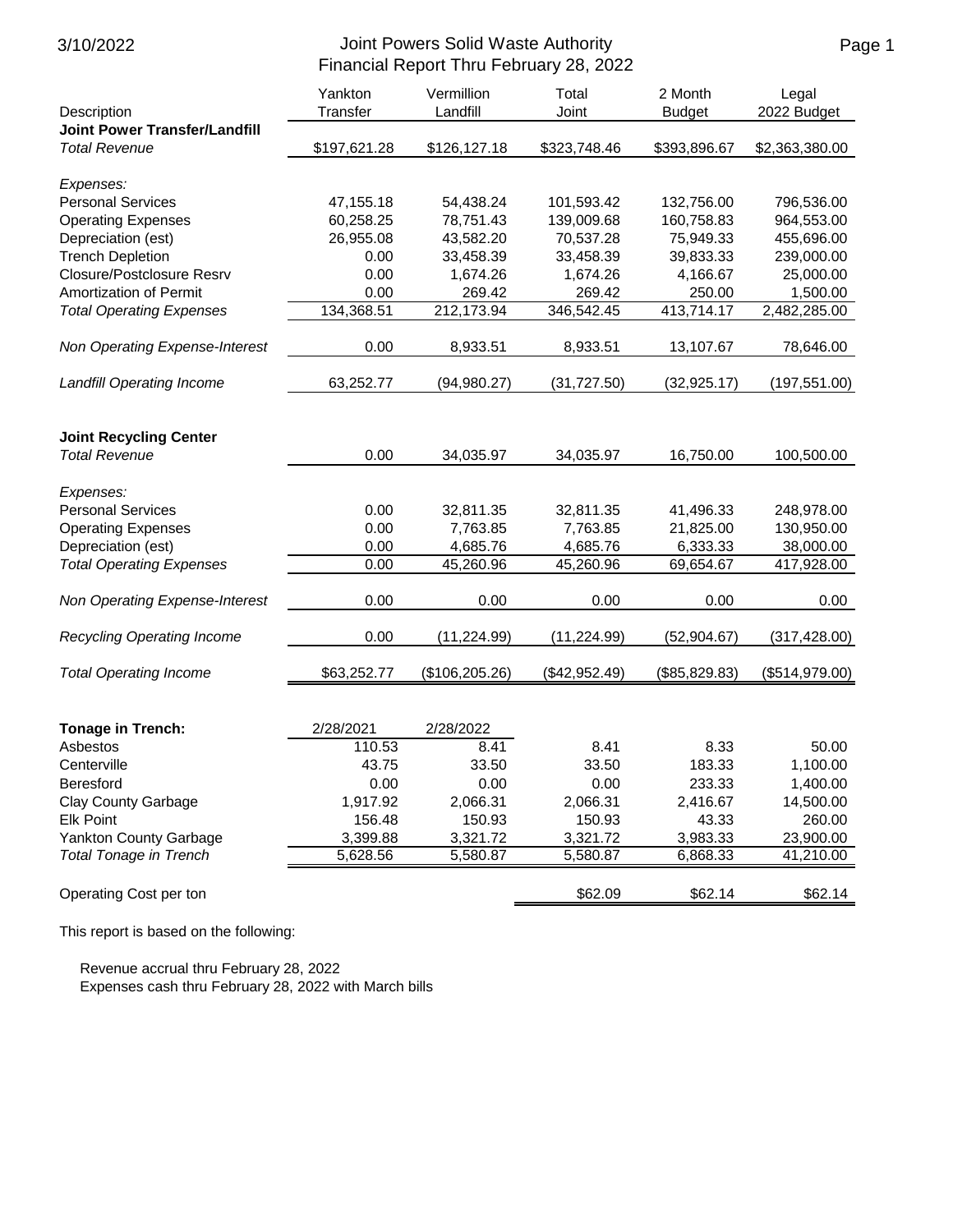| Description                           | Yankton<br>Transfer | Vermillion<br>Landfill | Total<br>Joint | 2 Month<br><b>Budget</b> | Legal<br>2022 Budget |
|---------------------------------------|---------------------|------------------------|----------------|--------------------------|----------------------|
| <b>Source of Funds</b>                |                     |                        |                |                          |                      |
| <b>Beginning Balance</b>              | (\$472,259.00)      | \$2,906,126.00         | \$2,433,867.00 | \$1,785,196.00           | \$1,785,196.00       |
| <b>Operating Revenue:</b>             |                     |                        |                |                          |                      |
| Net Income                            | 63,252.77           | (106, 205.26)          | (42, 952.49)   | (85, 829.83)             | (514, 979.00)        |
| Depreciation                          | 26,955.08           | 48,267.96              | 75,223.04      | 82,282.67                | 493,696.00           |
| <b>Trench Depletion</b>               | 0.00                | 33,458.39              | 33,458.39      | 39,833.33                | 239,000.00           |
| Amortization of Permit                | 0.00                | 269.42                 | 269.42         | 250.00                   | 1,500.00             |
| Non Operating Revenue:                |                     |                        |                |                          |                      |
| Grant                                 | 0.00                | 0.00                   | 0.00           | 0.00                     | 0.00                 |
| Loan Proceeds                         | 0.00                | 0.00                   | 0.00           | 0.00                     | 0.00                 |
| <b>Contributed Capital</b>            | 0.00                | 0.00                   | 0.00           | 833.33                   | 5,000.00             |
| Sale Proceeds                         | 0.00                | 0.00                   | 0.00           | 0.00                     | 0.00                 |
| Comp. for Loss & Damage               | 6,724.91            | 0.00                   | 6,724.91       | 0.00                     | 0.00                 |
| <b>Fire Related Expenses</b>          | 0.00                | 0.00                   | 0.00           | 0.00                     | 0.00                 |
| Interest                              | 0.00                | 562.73                 | 562.73         | 833.33                   | 5,000.00             |
| Cash Flow Transfer:                   |                     |                        |                |                          |                      |
| Joint Power Transfer/Landfill         | (114,008.12)        | 114,008.12             | 0.00           | 290,000.00               | 1,740,000.00         |
| Joint Recycling Center                | 0.00                | 0.00                   | 0.00           | 0.00                     | 0.00                 |
| <b>Total Funds Available</b>          | (489, 334.36)       | 2,996,487.36           | 2,507,153.00   | 2,113,398.83             | 3,754,413.00         |
| <b>Application of Funds Available</b> |                     |                        |                |                          |                      |
| Joint Power Transfer/Landfill         |                     |                        |                |                          |                      |
| Equipment                             | 110,067.41          | 0.00                   | 110,067.41     | 136,333.33               | 818,000.00           |
| Trench                                | 0.00                | 0.00                   | 0.00           | 0.00                     | 0.00                 |
| Closure/Postclosure Cash Res.         | 0.00                | 1,674.26               | 1,674.26       | 4,166.67                 | 25,000.00            |
| Joint Recycling Center                |                     |                        |                |                          |                      |
| Equipment                             | 0.00                | 0.00                   | 0.00           | 9,500.00                 | 57,000.00            |
| <b>Payment Principal</b>              | 0.00                | 18,385.70              | 18,385.70      | 57,123.83                | 342,743.00           |
| Appropriation to Reserve              | 0.00                | 0.00                   | 0.00           | 0.00                     | 0.00                 |
| <b>Total Applied</b>                  | 110,067.41          | 20,059.96              | 130,127.37     | 207,123.83               | 1,242,743.00         |
| <b>Ending Balance</b>                 | (\$599,401.77)      | \$2,976,427.40         | \$2,377,025.63 | \$1,906,275.00           | \$2,511,670.00       |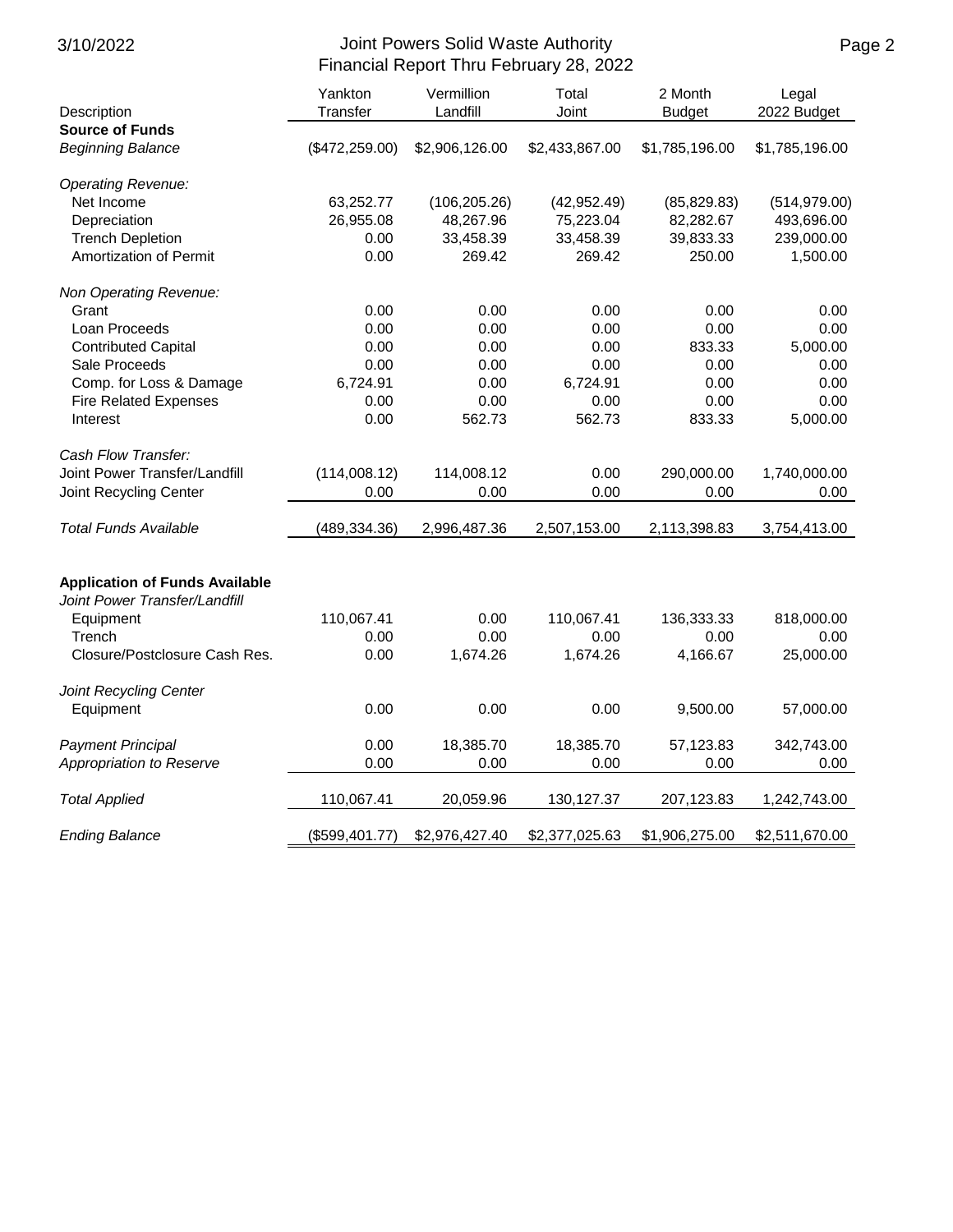| <b>Joint Power Transfer/Landfill</b> | Yankton    | Vermillion<br>Total |            | 2 Month    | Legal        |
|--------------------------------------|------------|---------------------|------------|------------|--------------|
| Description                          | Transfer   | Landfill            | Joint      |            | 2022 Budget  |
| Revenue: (accrual)                   |            |                     |            |            |              |
| Asbestos                             | \$0.00     | \$546.66            | \$546.66   | \$1,000.00 | \$6,000.00   |
| <b>Elk Point</b>                     | 0.00       | 7,999.29            | 7,999.29   | 10,400.00  | \$62,400.00  |
| Centerville                          | 0.00       | 1,775.50            | 1,775.50   | 2,296.67   | 13,780.00    |
| Beresford                            | 0.00       | 0.00                | 0.00       | 0.00       | 0.00         |
| <b>Clay County Garbage</b>           | 0.00       | 113,154.99          | 113,154.99 | 137,500.00 | 825,000.00   |
| Compost-Yd Waste-Wood                | 0.00       | 348.83              | 348.83     | 1,583.33   | 9,500.00     |
| <b>Contaminated Soil</b>             | 0.00       | 92.81               | 92.81      | 1,250.00   | 7,500.00     |
| <b>White Goods</b>                   | 0.00       | 239.50              | 239.50     | 1,000.00   | 6,000.00     |
| <b>Tires</b>                         | 0.00       | 1,316.00            | 1,316.00   | 833.33     | 5,000.00     |
| Electronics                          | 0.00       | 653.60              | 653.60     | 1,000.00   | 6,000.00     |
| <b>Other Revenue</b>                 | 0.15       | 0.00                | 0.15       | 2,516.67   | 15,100.00    |
| Cash long                            | 0.00       | 0.00                | 0.00       | 0.00       | 0.00         |
| Rubble                               | 3,935.48   | 0.00                | 3,935.48   | 8,666.67   | 52,000.00    |
| <b>Transfer Fees</b>                 | 192,982.88 | 0.00                | 192,982.88 | 225,000.00 | 1,350,000.00 |
| Metal                                | 702.77     | 0.00                | 702.77     | 833.33     | 5,000.00     |
| Other Operational - Solid Waste      | 0.00       | 0.00                | 0.00       | 16.67      | 100.00       |
| <b>Total Revenue</b>                 | 197,621.28 | 126,127.18          | 323,748.46 | 393,896.67 | 2,363,380.00 |
|                                      |            |                     |            |            |              |
| Expenses: (cash)                     |            |                     |            |            |              |
| <b>Personal Services</b>             | 47,155.18  | 54,438.24           | 101,593.42 | 132,756.00 | 796,536.00   |
| Insurance                            | 0.00       | 0.00                | 0.00       | 5,438.00   | 32,628.00    |
| <b>Professional Service/Fees</b>     | 16,463.89  | 16,693.40           | 33,157.29  | 30,000.00  | 180,000.00   |
| Non Professional Fees                | 0.00       | 0.00                | 0.00       | 0.00       | 0.00         |
| Processing-Reduction                 | 0.00       | 0.00                | 0.00       | 1,666.67   | 10,000.00    |
| <b>State Fees</b>                    | 0.00       | 5,580.87            | 5,580.87   | 7,750.00   | 46,500.00    |
| Professional - Legal/Audit           | 0.00       | 0.00                | 0.00       | 458.33     | 2,750.00     |
| Publishing & Advertising             | 0.00       | 0.00                | 0.00       | 466.67     | 2,800.00     |
| Rental                               | 0.00       | 0.00                | 0.00       | 83.33      | 500.00       |
| Hauling fee                          | 0.00       | 0.00                | 0.00       | 0.00       | 0.00         |
| Equipment repair                     | 56.35      | 16,647.35           | 16,703.70  | 10,166.67  | 61,000.00    |
| Motor vehicle repair                 | 0.00       | 1,555.60            | 1,555.60   | 4,000.00   | 24,000.00    |
| Vehicle fuel & maintenance           | 24,148.00  | 4,432.61            | 28,580.61  | 35,000.00  | 210,000.00   |
| Equip, Mat'l & Labor                 | 6,299.86   | 0.00                | 6,299.86   | 10,833.33  | 65,000.00    |
| <b>Building repair</b>               | 1,067.54   | 852.79              | 1,920.33   | 4,000.00   | 24,000.00    |
| Facility repair & maintenance        | 0.00       | 9,009.43            | 9,009.43   | 5,833.33   | 35,000.00    |
| Postage                              | 78.31      | 2.82                | 81.13      | 141.67     | 850.00       |
| Office supplies                      | 16.09      | 88.19               | 104.28     | 583.33     | 3,500.00     |
| Copy supplies                        | 0.00       | 1.43                | 1.43       | 62.50      | 375.00       |
| Uniforms                             | 0.00       | 1,312.44            | 1,312.44   | 1,083.33   | 6,500.00     |
| Small Tools & Hardware               | 0.00       | 0.00                | 0.00       | 41.67      | 250.00       |
| <b>Travel &amp; Training</b>         | 0.00       | 403.35              | 403.35     | 750.00     | 4,500.00     |
| Operating supply                     | 0.00       | 14,591.13           | 14,591.13  | 30,433.33  | 182,600.00   |
| Electricity                          | 1,463.48   | 2,114.15            | 3,577.63   | 5,166.67   | 31,000.00    |
| Heating Fuel - Gas                   | 9,888.25   | 5,139.23            | 15,027.48  | 5,416.67   | 32,500.00    |
| Water                                | 382.94     | 95.90               | 478.84     | 583.33     | 3,500.00     |
| WW service                           | 160.48     | 0.00                | 160.48     | 216.67     | 1,300.00     |
| Landfill                             | 47.22      | 0.00                | 47.22      | 50.00      | 300.00       |
| Telephone                            | 185.84     | 230.74              | 416.58     | 533.33     | 3,200.00     |
| Depreciation (est)                   | 26,955.08  | 43,582.20           | 70,537.28  | 75,949.33  | 455,696.00   |
| <b>Trench Depletion</b>              |            | 33,458.39           | 33,458.39  | 39,833.33  | 239,000.00   |
| Closure/Postclosure Resrv            |            | 1,674.26            | 1,674.26   | 4,166.67   | 25,000.00    |
| Amortization of Permit               |            | 269.42              | 269.42     | 250.00     | 1,500.00     |
| <b>Total Op Expenses</b>             | 134,368.51 | 212,173.94          | 346,542.45 | 413,714.17 | 2,482,285.00 |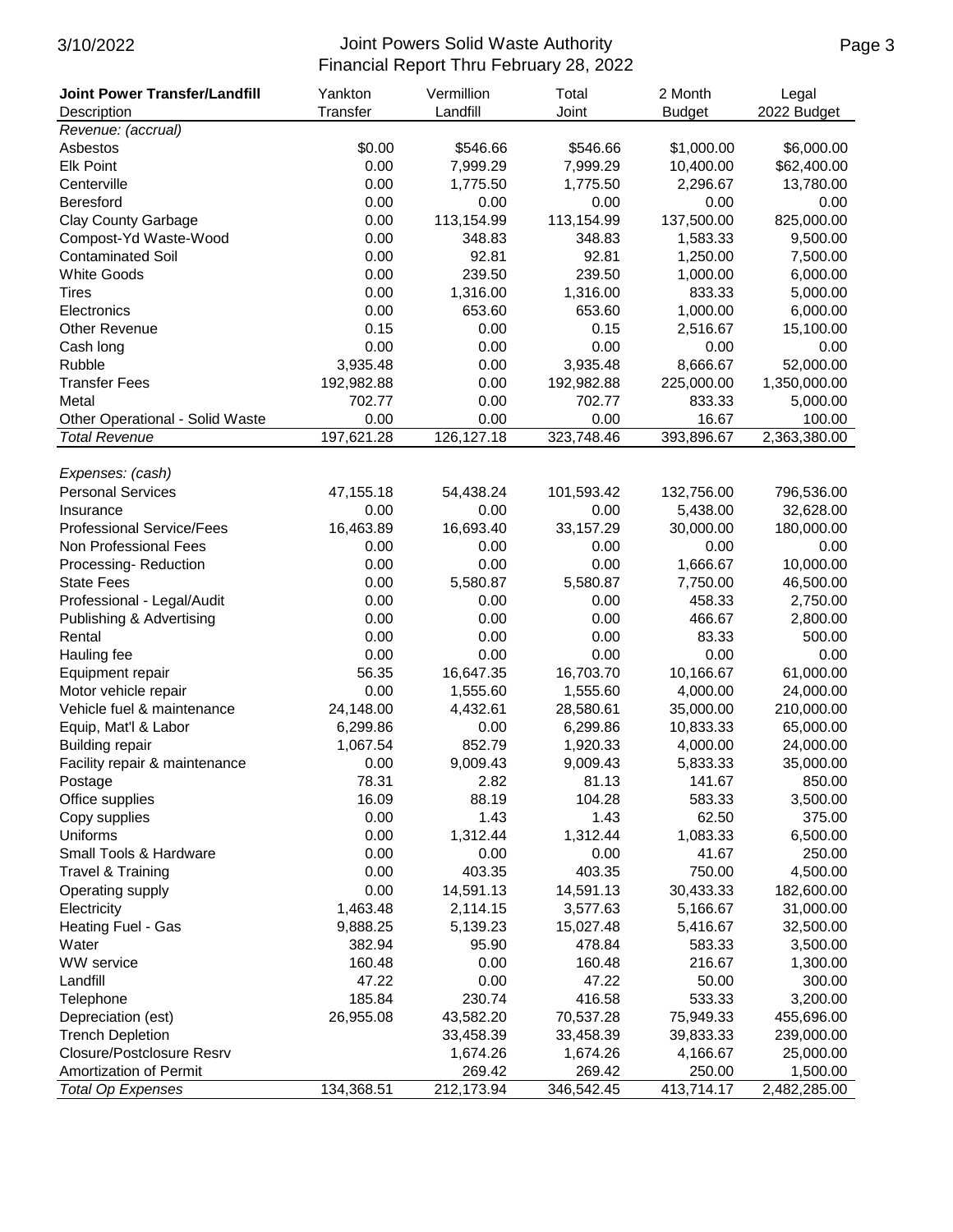| <b>Joint Power Transfer/Landfill</b> | Yankton        | Vermillion    | Total         | 2 Month       | Legal          |
|--------------------------------------|----------------|---------------|---------------|---------------|----------------|
| Description                          | Transfer       | Landfill      | Joint         | <b>Budget</b> | 2022 Budget    |
| Non Operating Expense-Interest       | 0.00           | 8,933.51      | 8,933.51      | 13,107.67     | 78,646.00      |
| <b>Bond Issuance Costs</b>           | 0.00           | 0.00          | \$0.00        | 0.00          | 0.00           |
| Operating Income (Loss)              | \$63,252.77    | (\$94,980.27) | (\$31,727.50) | (\$32,925.17) | (\$197,551.00) |
| Capital:                             |                |               |               |               |                |
| <b>Capital Outlay</b>                | \$110,067.41   | \$0.00        | \$110,067.41  | \$136,333.33  | \$818,000.00   |
| Landfill Development                 | 0.00           | 0.00          | 0.00          | 12,333.33     | \$74,000.00    |
| <b>Capital Lease</b>                 | 0.00           | 0.00          | 0.00          | 0.00          | \$0.00         |
| <b>Total Capital Expenditures</b>    | \$110,067.41   | \$0.00        | \$110,067.41  | \$148,666.67  | \$892,000.00   |
|                                      |                |               |               |               |                |
| <b>Grant Reimbursement</b>           | \$0.00         | \$0.00        | \$0.00        | \$0.00        | \$0.00         |
| <b>Federal Grant thru State</b>      | \$0.00         | \$0.00        | \$0.00        | \$0.00        | \$0.00         |
| <b>Equipment Sale Proceeds</b>       | \$0.00         | \$0.00        | \$0.00        | \$0.00        | \$0.00         |
| <b>Cash Flow Transfer</b>            | (\$114,008.12) | \$114,008.12  | \$0.00        | \$0.00        | \$0.00         |
|                                      |                |               |               |               |                |
| Tonage in Trench:                    |                |               |               |               |                |
| Asbestos                             |                | 8.41          | 8.41          | 8.33          | 50.00          |
| <b>Beresford</b>                     |                | 0.00          | 0.00          | 233.33        | 1,400.00       |
| Centerville Garbage                  |                | 33.50         | 33.50         | 183.33        | 1,100.00       |
| <b>Clay County Garbage</b>           |                | 2,066.31      | 2,066.31      | 2,416.67      | 14,500.00      |
| <b>Elk Point</b>                     |                | 150.93        | 150.93        | 43.33         | 260.00         |
| <b>Yankton County Garbage</b>        |                | 3,321.72      | 3,321.72      | 3,983.33      | 23,900.00      |
| <b>Total Tonage in Trench</b>        |                | 5,580.87      | 5,580.87      | 6,868.33      | 41,210.00      |
| Operating Cost per ton               |                |               | \$62.09       | \$62.14       | \$62.14        |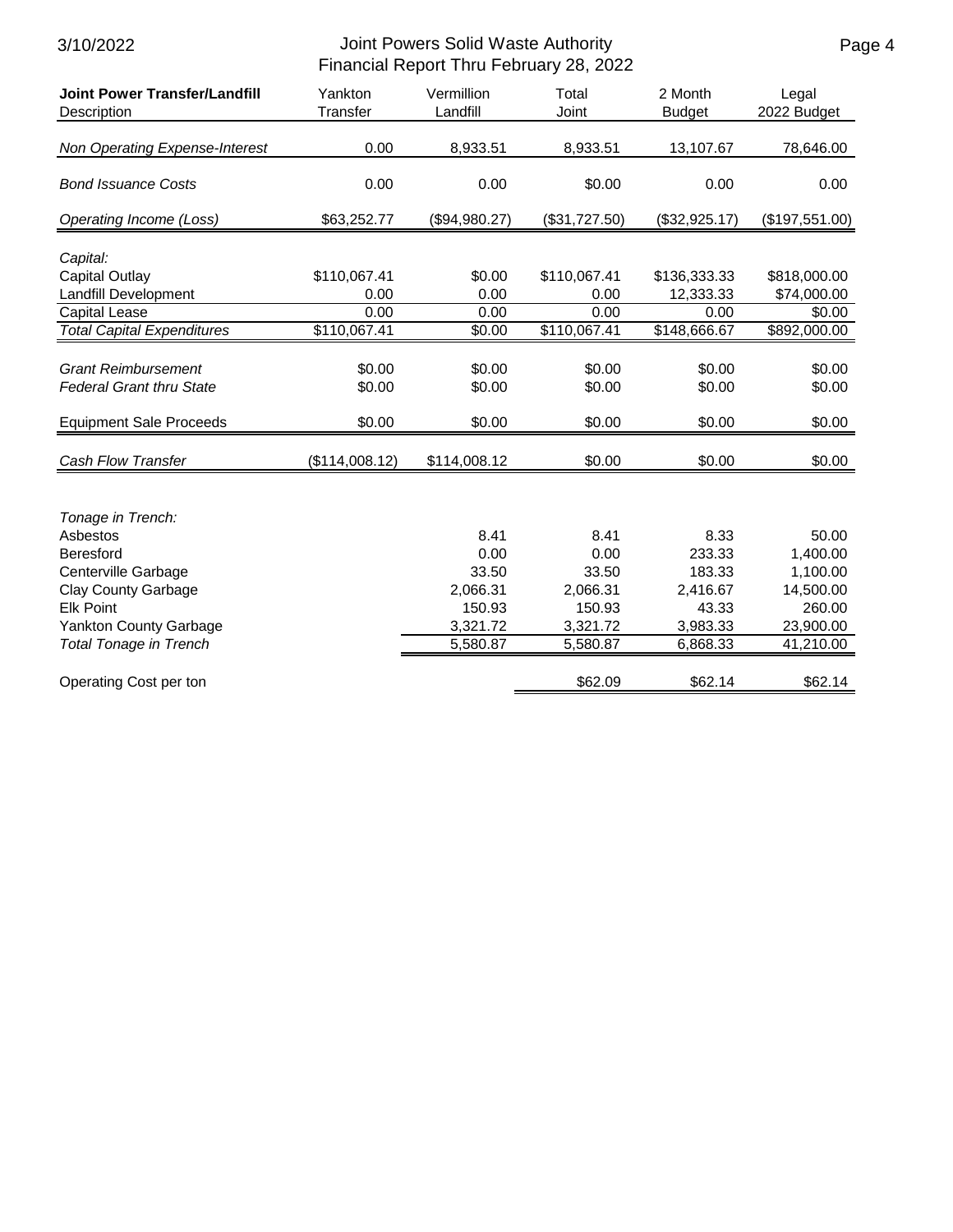| <b>Joint Recycling Center</b>         | Yankton  | Vermillion    | Total         | 2 Month       | Legal          |
|---------------------------------------|----------|---------------|---------------|---------------|----------------|
| Description                           | Transfer | Center        | Joint         | <b>Budget</b> | 2022 Budget    |
| Revenue:                              |          |               |               |               |                |
| <b>Tipping Fees</b>                   | \$0.00   | 0.00          | \$0.00        | 0.00          | 0.00           |
| Metal/Tin                             | 0.00     | 0.00          | 0.00          | 416.67        | 2,500.00       |
| Plastic                               | 0.00     | 0.00          | 0.00          | 2,500.00      | 15,000.00      |
| Aluminum                              | 0.00     | 6,946.50      | 6,946.50      | 2,666.67      | 16,000.00      |
| Newsprint                             | 0.00     | 3,162.45      | 3,162.45      | 1,500.00      | 9,000.00       |
| Cardboard                             | 0.00     | 23,882.02     | 23,882.02     | 7,500.00      | 45,000.00      |
| <b>High Grade Paper</b>               | 0.00     | 0.00          | 0.00          | 833.33        | 5,000.00       |
| <b>Other Material</b>                 | 0.00     | 45.00         | 45.00         | 1,333.33      | 8,000.00       |
| <b>Contributions/Operating Grants</b> | 0.00     | 0.00          | 0.00          | 0.00          | 0.00           |
| <b>Total Revenue</b>                  | 0.00     | 34,035.97     | 34,035.97     | 16,750.00     | 100,500.00     |
|                                       |          |               |               |               |                |
| Expenses:                             |          |               |               |               |                |
| <b>Personal Services</b>              | 0.00     | 32,811.35     | 32,811.35     | 41,496.33     | 248,978.00     |
| Insurance                             | 0.00     | 58.66         | 58.66         | 400.00        | 2,400.00       |
| <b>Professional Service/Fees</b>      | 0.00     | 41.10         | 41.10         | 83.33         | 500.00         |
| <b>Hazerdous Waste Collection</b>     | 0.00     | 0.00          | 0.00          | 8,333.33      | 50,000.00      |
| Professional-Legal                    | 0.00     | 0.00          | 0.00          | 0.00          | 0.00           |
| Publishing & Advertising              | 0.00     | 169.95        | 169.95        | 250.00        | 1,500.00       |
| Rental                                | 0.00     | 0.00          | 0.00          | 0.00          | 0.00           |
| Equipment repair                      | 0.00     | 49.50         | 49.50         | 1,583.33      | 9,500.00       |
| Vehicle repair & maintenance          | 0.00     | 19.16         | 19.16         | 100.00        | 600.00         |
| Vehicle fuel                          | 0.00     | 499.68        | 499.68        | 833.33        | 5,000.00       |
| Building repair & maintenance         | 0.00     | 573.85        | 573.85        | 466.67        | 2,800.00       |
| Postage                               | 0.00     | 0.71          | 0.71          | 8.33          | 50.00          |
| Freight                               | 0.00     | 1,200.00      | 1,200.00      | 2,916.67      | 17,500.00      |
| Office supplies                       | 0.00     | 88.20         | 88.20         | 166.67        | 1,000.00       |
| Uniforms                              | 0.00     | 0.00          | 0.00          | 125.00        | 750.00         |
| <b>Materials Purchases</b>            | 0.00     | 651.80        | 651.80        | 750.00        | 4,500.00       |
| <b>Travel &amp; Training</b>          | 0.00     | 537.80        | 537.80        | 333.33        | 2,000.00       |
| <b>Operating Supplies</b>             | 0.00     | 0.00          | 0.00          | 1,666.67      | 10,000.00      |
| Copy Supply                           | 0.00     | 88.36         | 88.36         | 33.33         | 200.00         |
| Electricity                           | 0.00     | 943.14        | 943.14        | 1,083.33      | 6,500.00       |
| <b>Heating Fuel-Gas</b>               | 0.00     | 2,158.90      | 2,158.90      | 791.67        | 4,750.00       |
| Water                                 | 0.00     | 58.08         | 58.08         | 108.33        | 650.00         |
| WW service                            | 0.00     | 521.08        | 521.08        | 200.00        | 1,200.00       |
| Telephone                             | 0.00     | 103.88        | 103.88        | 141.67        | 850.00         |
| <b>Revenue Sharing</b>                | 0.00     | 0.00          | 0.00          | 1,450.00      | 8,700.00       |
| Depreciation (est)                    | 0.00     | 4,685.76      | 4,685.76      | 6,333.33      | 38,000.00      |
| <b>Total Op Expenses</b>              | 0.00     | 45,260.96     | 45,260.96     | 69,654.67     | 417,928.00     |
|                                       |          |               |               |               |                |
| Non Operating Expense-Interest        | 0.00     | 0.00          | 0.00          | 0.00          | 0.00           |
| Operating Income (Loss)               | \$0.00   | (\$11,224.99) | (\$11,224.99) | (\$52,904.67) | (\$317,428.00) |
| <b>Capital Outlay</b>                 | \$0.00   | \$0.00        | \$0.00        | \$9,500.00    | \$57,000.00    |
| <b>Grant Reimbursement/Donations</b>  | \$0.00   | \$0.00        | \$0.00        | \$0.00        | \$0.00         |
|                                       |          |               |               |               |                |
| Cash Flow Transfer                    | \$0.00   | \$0.00        | \$0.00        | \$0.00        | \$0.00         |

This report is based on the following:

Revenue accrual thru February 28, 2022

Expenses cash thru February 28, 2022 with March bills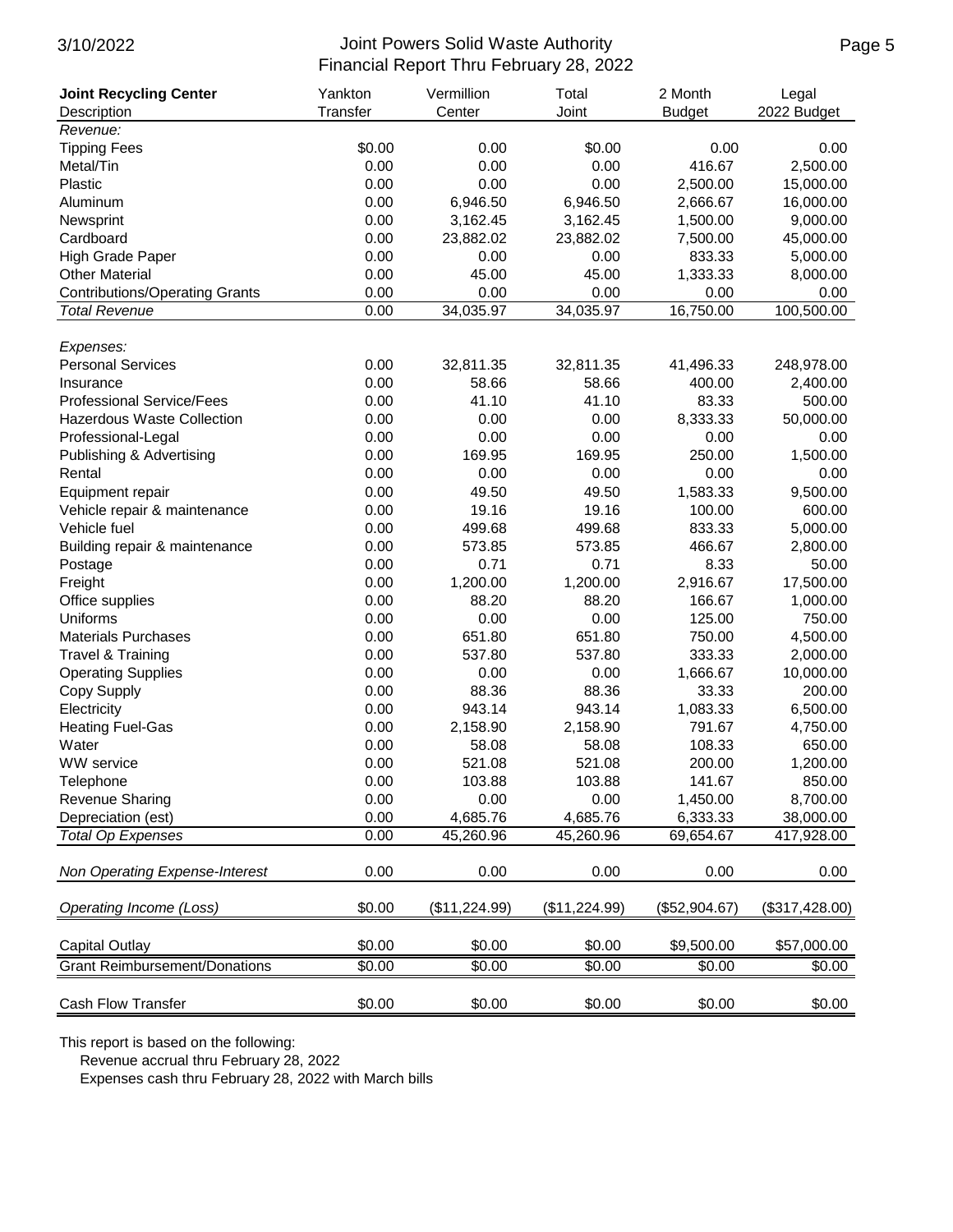# 2022 Joint Powers Total Operations Recap

|          | Yankton   | Vermillion  |             | Total    |            |         | Recvclina   |              | Yankton    | Vermillion   | Total        |
|----------|-----------|-------------|-------------|----------|------------|---------|-------------|--------------|------------|--------------|--------------|
| Month    | Fransfer  | Landfill    | $\tau$ otal | Tons     | \$ per ton | Yankton | Vermillion  | ™otai        | Operations | Operations   | Operations   |
| January  | 42,818.80 | (37,653.09) | 5,165.71    | 3,001.98 | 53.37      | 0.00    | 8.540.61    | 8,540.61     | 42,818.80  | (29, 112.48) | 13,706.32    |
| Februarv | 20.433.97 | (48.393.67) | (27.959.70) | 2,578.89 | 71.09      | 0.00    | (19.765.60) | (19,765.60)  | 20,433.97  | (68, 159.27) | (47, 725.30) |
| Subtotal | 63,252.77 | (86.046.76) | (22,793.99) | 5,580.87 | 62.09      | 0.00    | (224.99. ا  | (11, 224.99) | 63,252.77  | (97, 271.75) | (34,018.98)  |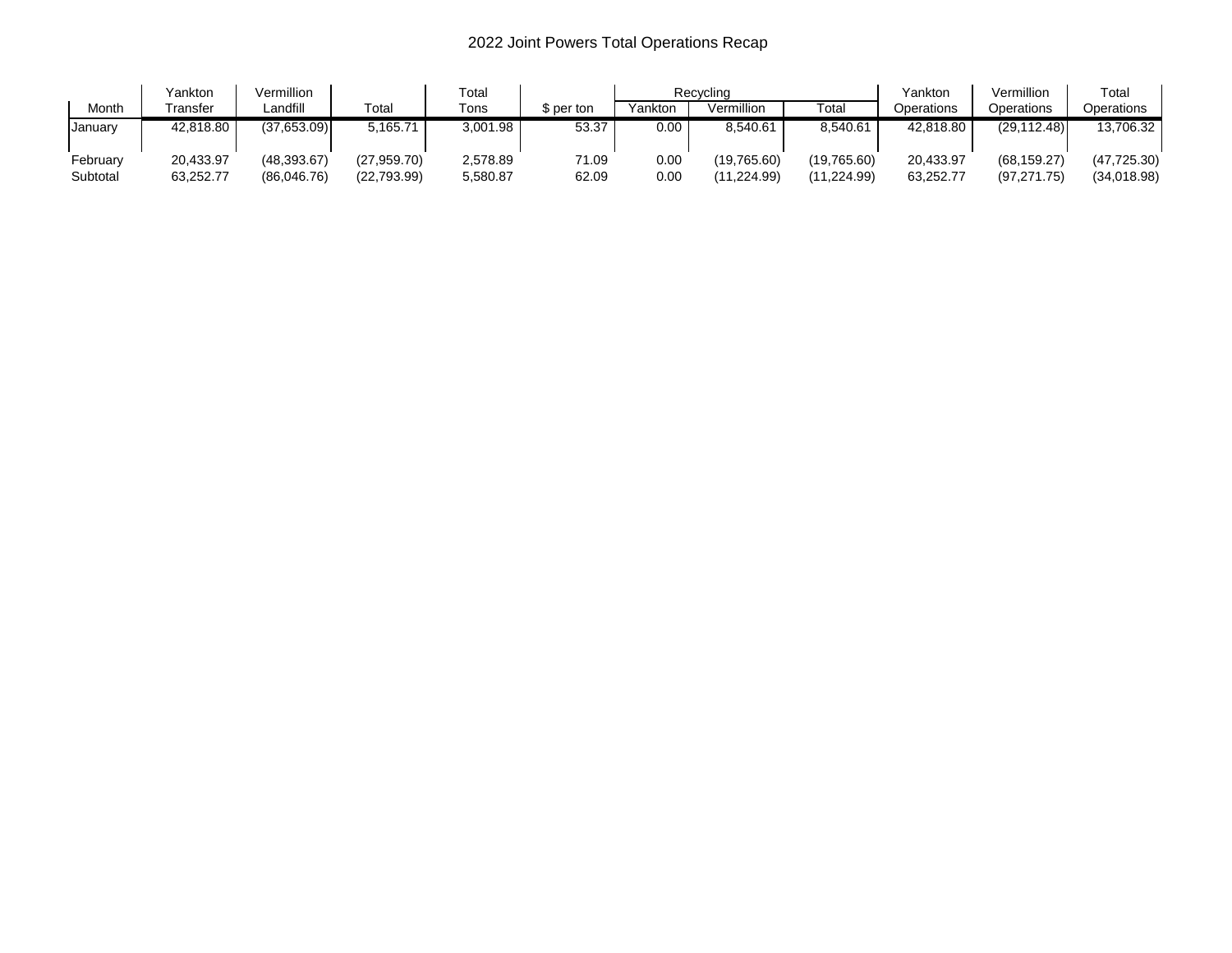## City of Yankton Transfer Station Landfill Tons

|                  | City       |          | <b>Licensed Haulers</b> |               |        |           |           |           |
|------------------|------------|----------|-------------------------|---------------|--------|-----------|-----------|-----------|
|                  | Compactors | Janssen  | Arts                    | Loren Fischer | Kortan | Sub-Total | All Other | Total     |
| Date             | (577)      | (547)    | (586)                   | (648)         | (673)  |           |           | Transfer  |
| January 2021     | 236.20     | 525.19   | 420.65                  | 82.07         | 23.66  | 1,051.57  | 507.40    | 1,795.17  |
| February 2021    | 209.71     | 469.53   | 428.60                  | 52.03         | 28.90  | 979.06    | 375.91    | 1,564.68  |
| March 2021       | 268.59     | 625.10   | 504.42                  | 75.16         | 27.90  | 1,232.58  | 537.56    | 2,038.73  |
| April 2021       | 278.20     | 645.30   | 524.53                  | 64.28         | 35.94  | 1,270.05  | 884.36    | 2,432.61  |
| May 2021         | 253.20     | 652.38   | 457.22                  | 76.67         | 28.49  | 1,214.76  | 614.82    | 2,082.78  |
| <b>June 2021</b> | 291.90     | 749.78   | 530.93                  | 85.89         | 33.61  | 1,400.21  | 562.06    | 2,254.17  |
| <b>July 2021</b> | 284.89     | 724.18   | 561.10                  | 74.00         | 38.61  | 1,397.89  | 578.80    | 2,261.58  |
| August 2021      | 292.03     | 674.93   | 536.59                  | 77.66         | 34.27  | 1,323.45  | 592.98    | 2,208.46  |
| September 2021   | 282.22     | 689.94   | 507.29                  | 76.85         | 32.65  | 1,306.73  | 588.08    | 2,177.03  |
| October 2021     | 257.29     | 665.67   | 491.96                  | 63.53         | 38.04  | 1,259.20  | 555.98    | 2,072.47  |
| November 2021    | 279.00     | 668.48   | 485.90                  | 68.71         | 31.24  | 1,254.33  | 496.57    | 2,029.90  |
| December 2021    | 283.07     | 570.11   | 445.12                  | 84.57         | 38.20  | 1,138.00  | 432.06    | 1,853.13  |
| 2021 Total       | 3,216.30   | 7,660.59 | 5,894.31                | 881.42        | 391.51 | 14,827.83 | 6,726.58  | 24,770.71 |
|                  |            |          |                         |               |        |           |           |           |
| January 2022     | 258.69     | 515.97   | 411.98                  | 59.08         | 29.31  | 1,016.34  | 331.11    | 1,606.14  |
| February 2022    | 217.91     | 548.02   | 370.93                  | 67.84         | 29.20  | 1,015.99  | 304.16    | 1,538.06  |
| 2022 Total       | 476.60     | 1,063.99 | 782.91                  | 126.92        | 58.51  | 2,032.33  | 635.27    | 3,144.20  |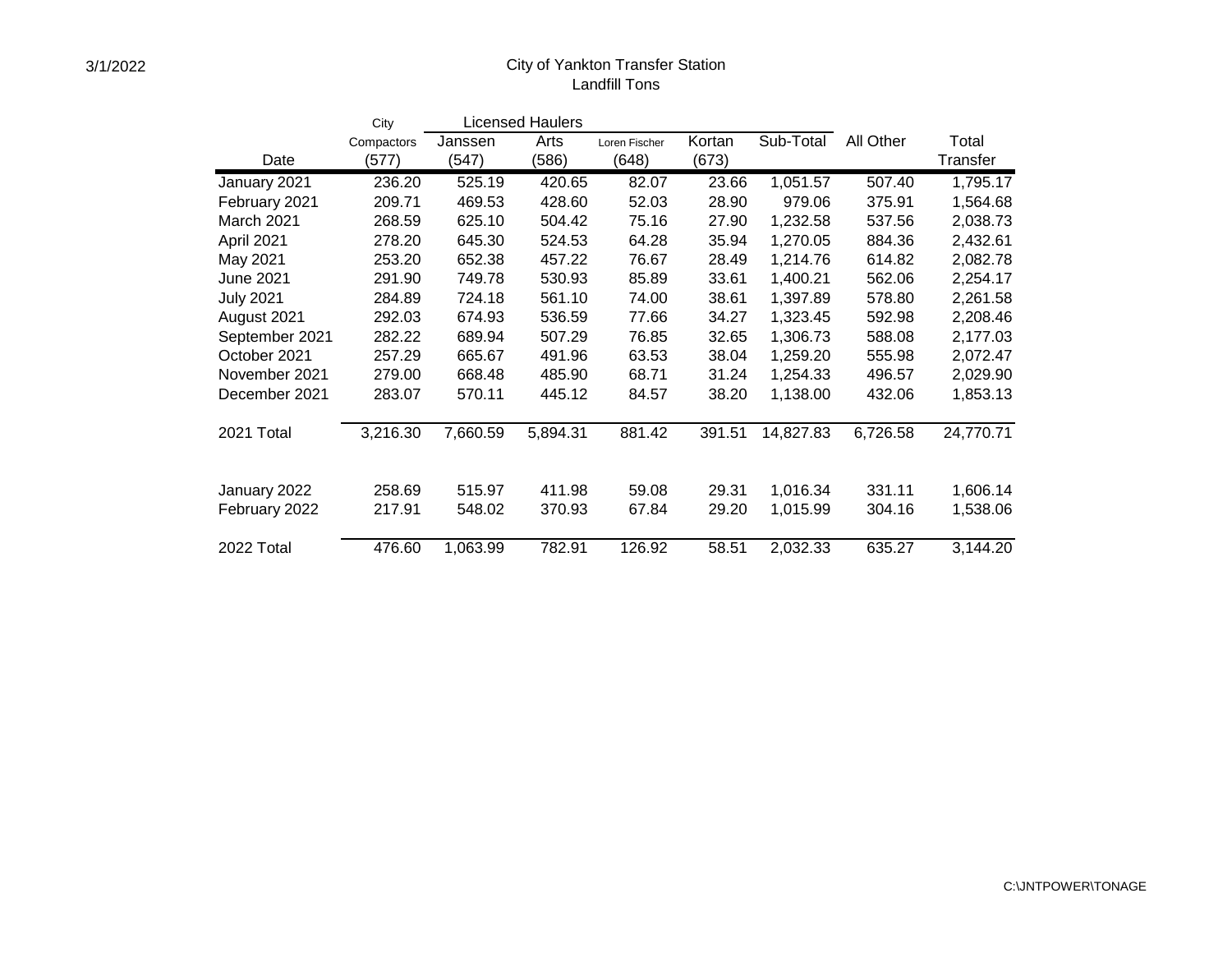|                                    |                                                                                       |                                                             |                                                              |                                                                    | <b>CITY OF VERMILLION</b>                                          |                                                             |                                                             |                                                             |                                                                    |                                                                  |                                                                                                    |
|------------------------------------|---------------------------------------------------------------------------------------|-------------------------------------------------------------|--------------------------------------------------------------|--------------------------------------------------------------------|--------------------------------------------------------------------|-------------------------------------------------------------|-------------------------------------------------------------|-------------------------------------------------------------|--------------------------------------------------------------------|------------------------------------------------------------------|----------------------------------------------------------------------------------------------------|
|                                    | 2022                                                                                  | Art's<br>Garbage                                            | City of<br><b>Elk Point</b>                                  | Fischer<br>Disposal                                                | <b>LANDFILL TONS</b><br>Loren<br>Fischer                           | Herm's<br>Sanitation                                        | Turner<br>County                                            | Vermillion<br>Garbage                                       | Waste Mgmt<br>of Sioux City                                        | Other                                                            | 2022<br>Tons                                                                                       |
| \$53.00 PER TON                    | Jan<br>Feb<br>Mar<br>April<br>May<br>June<br>July<br>Aug<br>Sept<br>Oct<br>Nov<br>Dec | 18.45<br>32.68                                              | 77.97<br>72.96                                               | 192.36<br>177.91                                                   | 439.25<br>353.42                                                   | 25.79<br>27.01                                              | 16.64<br>16.86                                              | 66.39<br>58.15                                              | 199.67<br>180.46                                                   | 217.79<br>85.39                                                  | 1254.31<br>1004.84<br>0.00<br>0.00<br>0.00<br>0.00<br>0.00<br>0.00<br>0.00<br>0.00<br>0.00<br>0.00 |
|                                    |                                                                                       | 51.13<br>=============                                      | 150.93<br>===========                                        | 370.27<br>==========                                               | 792.67<br>==========                                               | 52.80<br>=========                                          | 33.50                                                       | 124.54                                                      | 380.13                                                             | 303.18                                                           | 2259.15<br>:========                                                                               |
|                                    | 2021                                                                                  | Art's<br>Garbage                                            | City of<br><b>Elk Point</b>                                  | Fischer<br>Disposal                                                | Loren<br>Fischer                                                   | Herm's<br>Sanitation                                        | =========<br>Turner<br>County                               | Vermillion<br>Garbage                                       | Waste Mgmt<br>of Sioux City                                        | Other                                                            | 2021<br>Tons                                                                                       |
| \$51.00 PER TON<br>\$53.00 PER TON | Jan<br>Feb<br>Mar<br>April<br>May<br>June<br>July                                     | 26.78<br>27.53<br>12.87<br>38.29<br>29.03<br>10.99<br>22.00 | 80.53<br>75.95<br>102.80<br>95.35<br>92.80<br>92.29<br>96.64 | 177.08<br>163.93<br>228.01<br>208.06<br>240.31<br>214.10<br>213.24 | 491.69<br>401.90<br>605.13<br>592.76<br>664.31<br>770.61<br>528.51 | 23.71<br>21.21<br>30.59<br>48.35<br>42.35<br>54.73<br>46.06 | 20.96<br>22.79<br>28.11<br>26.63<br>35.57<br>41.94<br>39.74 | 58.58<br>53.88<br>64.98<br>62.06<br>60.34<br>51.76<br>46.21 | 125.47<br>167.56<br>170.23<br>211.00<br>188.88<br>186.03<br>177.70 | 110.82<br>78.31<br>116.10<br>259.65<br>190.19<br>339.63<br>73.47 | 1115.62<br>1013.06<br>1358.82<br>1542.15<br>1543.78<br>1762.08<br>1243.57                          |
|                                    | Aug<br>Sept<br>Oct<br>Nov<br>Dec                                                      | 32.62<br>46.10<br>$\sim$<br>9.16<br>9.40                    | 103.66<br>99.21<br>83.70<br>96.44<br>93.61                   | 247.46<br>229.47<br>220.79<br>277.77<br>228.93                     | 570.97<br>621.38<br>533.32<br>536.71<br>519.25                     | 52.15<br>36.07<br>35.35<br>45.65<br>31.98                   | 32.74<br>14.75<br>35.15<br>34.48<br>14.84                   | 71.74<br>85.56<br>61.13<br>65.84<br>72.70                   | 172.08<br>180.12<br>227.63<br>224.22<br>208.72                     | 205.96<br>176.37<br>111.91<br>315.73<br>91.87                    | 1489.38<br>1489.03<br>1308.98<br>1606.00<br>1271.30                                                |
|                                    |                                                                                       | 264.77<br>=============                                     | 1112.98<br>===========                                       | 2649.15<br>==========                                              | 6836.54<br>-----------                                             | 468.20<br>=========                                         | 347.70<br>=========                                         | 754.78                                                      | 2239.64                                                            | 2070.01                                                          | 16743.77                                                                                           |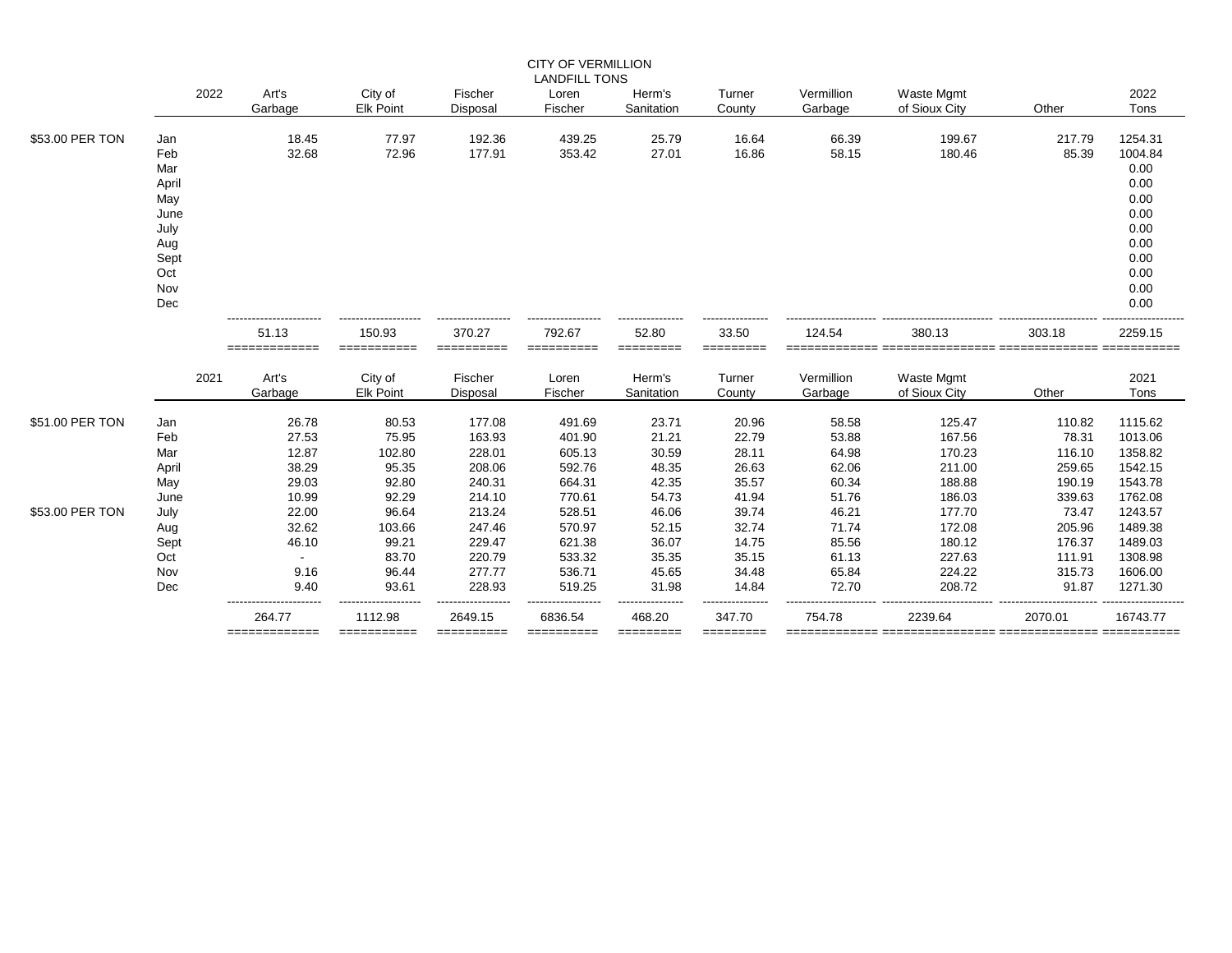## City of Yankton 2022 Joint Powers

| Description                           | January    | February  | Year To Date |
|---------------------------------------|------------|-----------|--------------|
| Revenue: (accrual)                    |            |           |              |
| Cash long                             | 0.00       | 0.00      | 0.00         |
| Misc. - Non Taxable                   | 0.00       | 0.15      | 0.15         |
| Rubble                                | 1,996.77   | 1,938.71  | 3,935.48     |
| <b>Transfer Fees</b>                  | 96,114.43  | 96,868.45 | 192,982.88   |
| Metal                                 | 110.00     | 592.77    | 702.77       |
| Other Operational - Solid Waste       | 0.00       | 0.00      | 0.00         |
| <b>Total Revenue</b>                  | 98,221.20  | 99,400.08 | 197,621.28   |
|                                       |            |           |              |
| Expenses: (cash)                      |            |           |              |
| <b>Personal Services</b>              | 16,846.80  | 30,308.38 | 47,155.18    |
| Insurance                             | 0.00       | 0.00      | 0.00         |
| Professional fees                     | 827.03     | 15,636.86 | 16,463.89    |
| Audit                                 | 0.00       | 0.00      | 0.00         |
|                                       |            |           |              |
| <b>Publishing &amp; Advertising</b>   | 0.00       | 0.00      | 0.00         |
| Rental                                | 0.00       | 0.00      | 0.00         |
| Hauling fee                           | 0.00       | 0.00      | 0.00         |
| Equip repair                          | 0.00       | 56.35     | 56.35        |
| Motor vehicle repair                  | 0.00       | 0.00      | 0.00         |
| Vehicle fuel & Maint.                 | 14,841.35  | 9,306.65  | 24,148.00    |
| Labor, Equip, & Mat'l                 | 2,303.69   | 3,996.17  | 6,299.86     |
| <b>Building repair</b>                | 248.94     | 818.60    | 1,067.54     |
| Postage                               | 48.63      | 29.68     | 78.31        |
| Office supplies                       | 0.00       | 16.09     | 16.09        |
| Copy supplies                         | 0.00       | 0.00      | 0.00         |
| Sml Tools & Hardware                  | 0.00       | 0.00      | 0.00         |
| Travel & Learning                     | 0.00       | 0.00      | 0.00         |
| <b>Operating Supplies</b>             | 0.00       | 0.00      | 0.00         |
| <b>Agricultural Supplies</b>          | 0.00       | 0.00      | 0.00         |
| Uniforms                              | 0.00       | 0.00      | 0.00         |
| Electricity                           | 707.34     | 756.14    | 1,463.48     |
|                                       |            |           |              |
| Heating Fuel - Gas                    | 5,705.36   | 4,182.89  | 9,888.25     |
| Water                                 | 194.62     | 188.32    | 382.94       |
| <b>WW</b> service                     | 83.64      | 76.84     | 160.48       |
| Landfill                              | 23.61      | 23.61     | 47.22        |
| Telephone                             | 93.85      | 91.99     | 185.84       |
| Depreciation (est)                    | 13,477.54  | 13,477.54 | 26,955.08    |
| <b>Total Op Expenses</b>              | 55,402.40  | 78,966.11 | 134,368.51   |
|                                       |            |           |              |
| <b>Difference</b>                     | 42,818.80  | 20,433.97 | 63,252.77    |
|                                       |            |           |              |
| Capital outlay                        | 110,067.41 | 0.00      | 110,067.41   |
|                                       |            |           |              |
| Non Operating Revenue (Expense)       |            |           |              |
| Interest                              | 0.00       | 0.00      | 0.00         |
| Grant                                 | 0.00       | 0.00      | 0.00         |
|                                       |            |           |              |
| Sale of Assets                        | 0.00       | 0.00      | 0.00         |
| Miscellaneous Reimbursements          | 0.00       | 0.00      | 0.00         |
| <b>Compensation Loss &amp; Damage</b> | 6,724.91   | 0.00      | 6,724.91     |
| <b>Principal Payment</b>              | 0.00       | 0.00      | 0.00         |
| <b>Interest Expense</b>               | 0.00       | 0.00      | 0.00         |
| <b>Total Non Operating</b>            | 6,724.91   | 0.00      | 6,724.91     |
|                                       |            |           |              |
| <b>Cash Flow Transfer</b>             | 54,608.76  | 59,399.36 | 114,008.12   |
|                                       |            |           |              |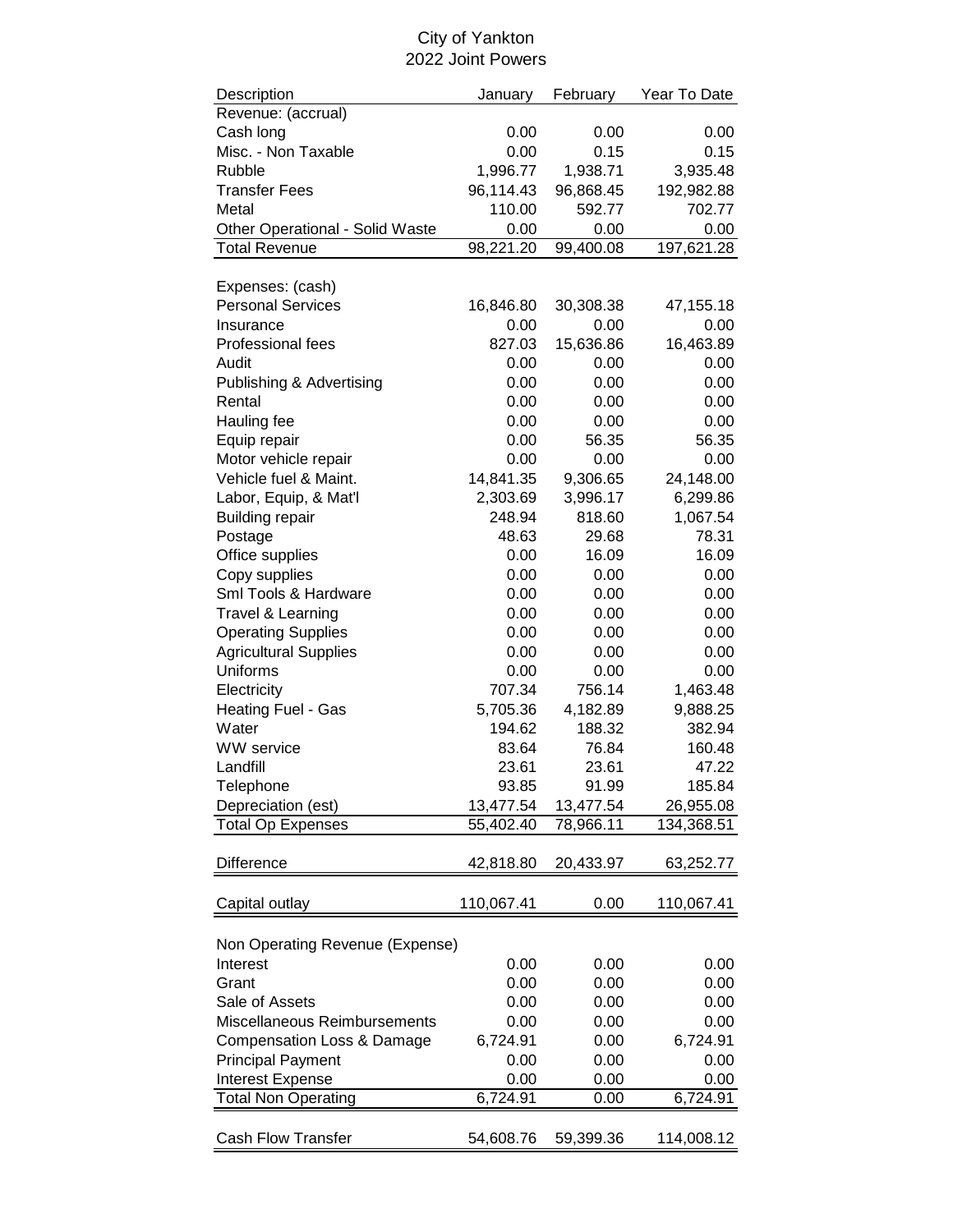### City of Yankton 2022 Joint Powers

| Description                               | January | February | Year To Date |
|-------------------------------------------|---------|----------|--------------|
| <b>Joint Recycling</b>                    |         |          |              |
| Revenue: (accrual)                        |         |          |              |
| Aluminum                                  | 0.00    | 0.00     | 0.00         |
| Newspaper                                 | 0.00    | 0.00     | 0.00         |
| Cardboard                                 | 0.00    | 0.00     | 0.00         |
| <b>County Contr.-Recycle</b>              | 0.00    | 0.00     | 0.00         |
| <b>Tipping Fee</b>                        | 0.00    | 0.00     | 0.00         |
| <b>Total Revenue</b>                      | 0.00    | 0.00     | 0.00         |
|                                           |         |          |              |
| Expenses:                                 |         |          |              |
| <b>Personal Services</b>                  | 0.00    | 0.00     | 0.00         |
| Insurance                                 | 0.00    | 0.00     | 0.00         |
| <b>Professional Services</b>              | 0.00    | 0.00     | 0.00         |
| Publishing/Advertising                    | 0.00    | 0.00     | 0.00         |
| Trans. to Vermillion                      | 0.00    | 0.00     | 0.00         |
| <b>Processing Recyclable</b>              | 0.00    | 0.00     | 0.00         |
| Equip Repair                              | 0.00    | 0.00     | 0.00         |
| Motor Vehicle Repair                      | 0.00    | 0.00     | 0.00         |
| <b>Building Repair &amp; Maint</b>        | 0.00    | 0.00     | 0.00         |
| Vehicle fuel & Maint.                     | 0.00    | 0.00     | 0.00         |
| Postage                                   | 0.00    | 0.00     | 0.00         |
| <b>Office Supplies</b>                    | 0.00    | 0.00     | 0.00         |
| <b>Copy Supplies</b>                      | 0.00    | 0.00     | 0.00         |
| <b>Operating Supplies &amp; Materials</b> | 0.00    | 0.00     | 0.00         |
| Uniforms                                  | 0.00    | 0.00     | 0.00         |
| Travel                                    | 0.00    | 0.00     | 0.00         |
| Depreciation                              | 0.00    | 0.00     | 0.00         |
| <b>Total Op Expenses</b>                  | 0.00    | 0.00     | 0.00         |
|                                           |         |          |              |
| <b>Interest Expense</b>                   | 0.00    | 0.00     | 0.00         |
|                                           |         |          |              |
| <b>Difference</b>                         | 0.00    | 0.00     | 0.00         |
| Capital outlay                            | 0.00    | 0.00     | 0.00         |
|                                           |         |          |              |
| Non Operating Rev (Exp)                   |         |          |              |
| <b>Grant Reimbursement</b>                | 0.00    | 0.00     | 0.00         |
| State Loan                                | 0.00    | 0.00     | 0.00         |
| <b>Principal Payment</b>                  | 0.00    | 0.00     | 0.00         |
|                                           |         |          |              |
| Interest Expense                          | 0.00    | 0.00     | 0.00         |
| <b>Total Non Operating</b>                | 0.00    | 0.00     | 0.00         |
|                                           |         |          |              |
| <b>Cash Flow Transfer</b>                 | 0.00    | 0.00     | 0.00         |

This report is based on the following:

Revenue accural thru February 28, 2022

Expenses thru February 28, 2022 with March's bills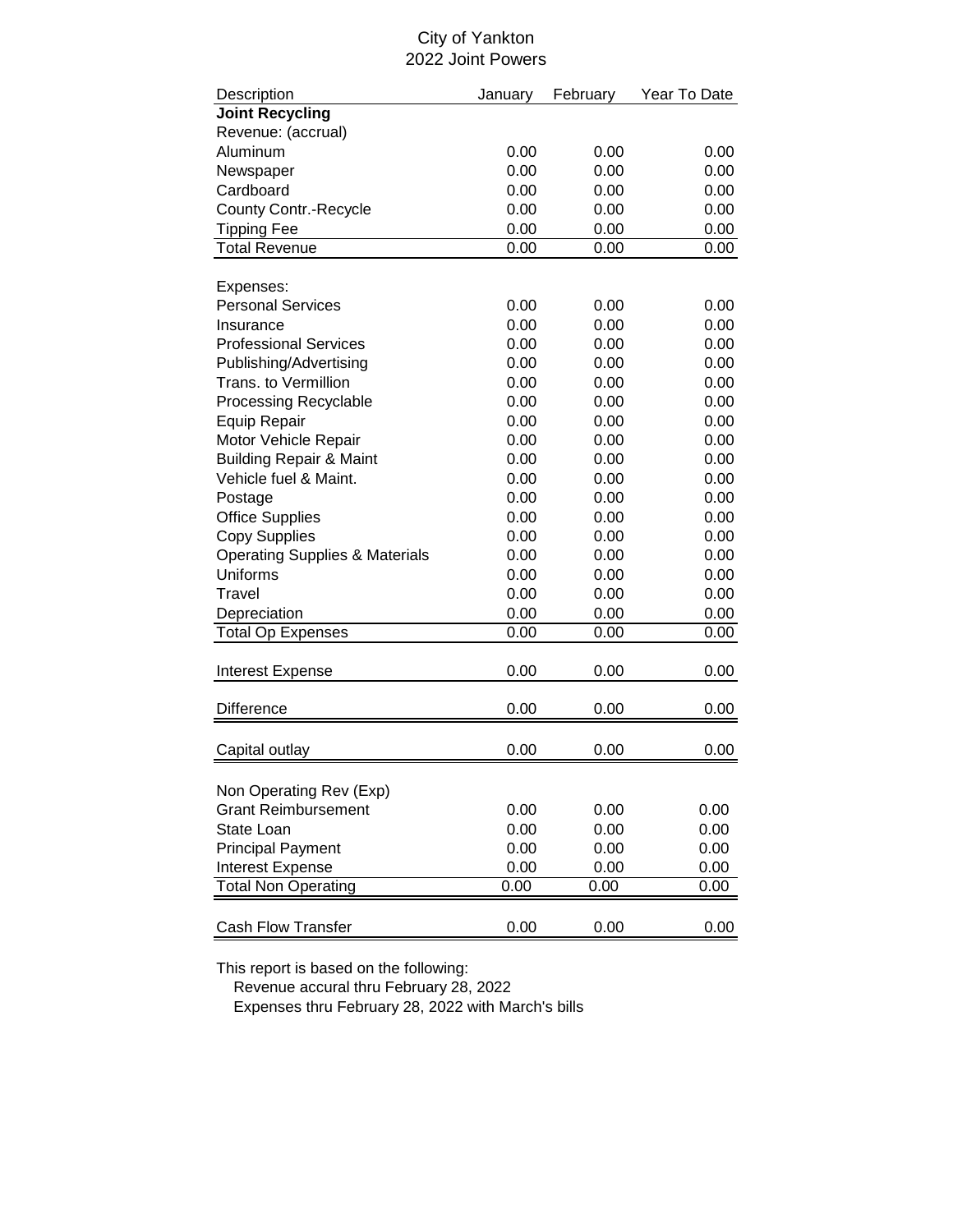2022

| LANDFILL:                                 |            |            |               |
|-------------------------------------------|------------|------------|---------------|
| <b>REVENUE</b>                            | <b>JAN</b> | <b>FEB</b> | <b>TOTALS</b> |
|                                           |            |            |               |
| <b>BERESFORD</b>                          |            |            |               |
| <b>CLAY COUNTY GARBAGE</b>                | 63,668.32  | 49,486.67  | 113,154.99    |
| <b>ELK POINT</b>                          | 4,132.41   | 3,866.88   | 7,999.29      |
| <b>CENTERVILLE</b>                        | 881.92     | 893.58     | 1,775.50      |
| COMPOST-YD WASTE-WOOD                     | 140.12     | 208.71     | 348.83        |
| <b>CONTAMINATED SOIL</b>                  | 92.81      |            | 92.81         |
| <b>ASBESTOS</b>                           | 384.81     | 161.85     | 546.66        |
| WHITE GOODS                               | 138.00     | 101.50     | 239.50        |
| <b>ELECTRONICS</b>                        | 150.00     | 503.60     | 653.60        |
| <b>TIRES</b>                              | 577.90     | 738.10     | 1,316.00      |
| OTHER REVENUE                             |            |            |               |
| YANKTON PROFIT TO VERMILLION              |            | 54,608.76  | 54,608.76     |
| <b>TOTAL REVENUE</b>                      | 70,166.29  | 110,569.65 | 180,735.94    |
|                                           |            |            |               |
| <b>TONNAGE IN TRENCH</b>                  |            |            |               |
| <b>ASBESTOS</b>                           | 5.92       | 2.49       | 8.41          |
| <b>BERESFORD</b>                          |            |            |               |
| <b>CLAY COUNTY GARBAGE</b>                | 1,153.78   | 912.53     | 2,066.31      |
| <b>CENTERVILLE GARBAGE</b>                | 16.64      | 16.86      | 33.50         |
| <b>ELK POINT</b>                          | 77.97      | 72.96      | 150.93        |
| YANKTON CO GARBAGE                        | 1,747.67   | 1,574.05   | 3,321.72      |
| <b>TOTAL TONNAGE IN TRENCH</b>            | 3,001.98   | 2,578.89   | 5,580.87      |
|                                           |            |            |               |
| <b>OPERATING EXPENDITURES</b>             |            |            |               |
| <b>TOTAL PERSONNEL</b>                    | 27,273.98  | 27,164.26  | 54,438.24     |
| <b>INSURANCE</b>                          |            |            |               |
| PROFESSIONS SERVICE & FEES                | 8,640.00   | 8,053.40   | 16,693.40     |
| <b>STATE FEES</b>                         | 3,001.98   | 2,578.89   | 5,580.87      |
| PROFESSIONAL-LEGAL                        |            |            |               |
| PROCESSING-REDUCTION                      |            |            |               |
| PUBLISHING & ADVERTISING                  |            |            |               |
| <b>MOTOR REPAIR &amp; MAINT.</b>          | 1,555.60   |            | 1,555.60      |
| EQPT REPAIR & MAINT.                      | 14,549.87  | 2,097.48   | 16,647.35     |
| <b>BLDG REPAIR &amp; MAINT.</b>           | 100.00     | 752.79     | 852.79        |
| <b>FACILITY REPAIRS &amp; MAINT.</b>      | 816.17     | 8,193.26   | 9,009.43      |
| OFFICE SUPPLIES                           |            | 44.19      | 88.19         |
|                                           | 44.00      |            |               |
| <b>OPERATING SUPPLIES &amp; MATERIALS</b> | 7,287.44   | 7,303.69   | 14,591.13     |
| <b>MOTOR FUEL &amp; SUPPLIES</b>          |            | 4,432.61   | 4,432.61      |
| <b>COPY SUPPLY</b>                        | 0.09       | 1.34       | 1.43          |
| <b>POSTAGE</b>                            | 2.82       | -          | 2.82          |
| <b>UNIFORMS</b>                           | 544.48     | 767.96     | 1,312.44      |
| <b>TRAVEL &amp; TRAINING</b>              |            | 403.35     | 403.35        |
| <b>ELECTRICITY</b>                        |            | 2,114.15   | 2,114.15      |
| <b>WATER</b>                              |            | 95.90      | 95.90         |
| <b>HEATING FUEL-GAS</b>                   | 5,139.23   |            | 5,139.23      |
| <b>TELEPHONE</b>                          | 115.31     | 115.43     | 230.74        |
| <b>DEPRECIATION</b>                       | 21,791.10  | 21,791.10  | 43,582.20     |
| <b>TRENCH DEPLETION</b>                   | 15,911.80  | 17,546.59  | 33,458.39     |
| CLOSURE/POSTCLOSURE RESERVE               | 900.59     | 773.67     | 1,674.26      |
| AMORTIZATION OF PERMIT                    | 144.92     | 124.50     | 269.42        |
| TOTAL OPERATING EXPENSES                  | 107,819.38 | 104,354.56 | 212,173.94    |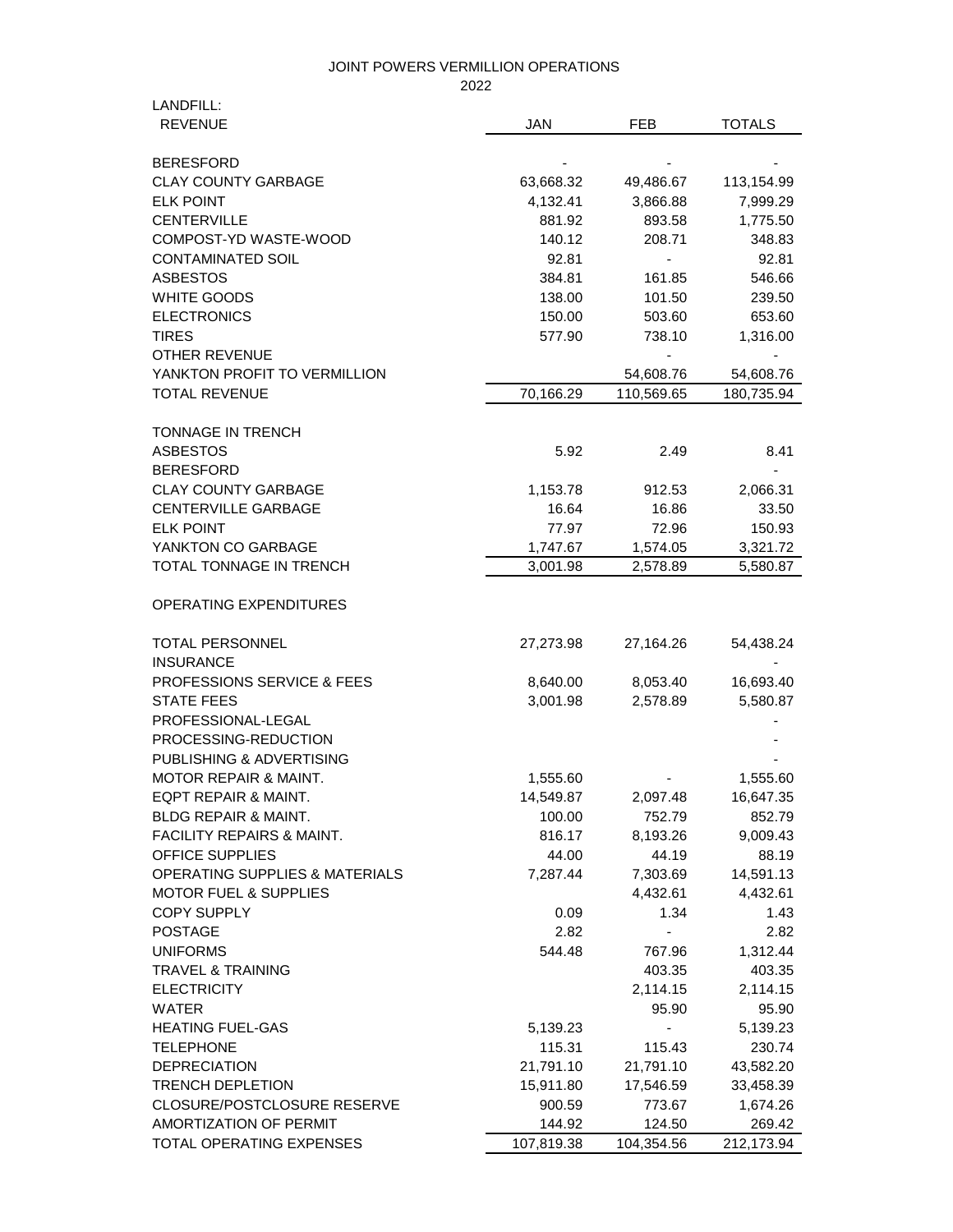|                                                            | 2022 |              |              |              |
|------------------------------------------------------------|------|--------------|--------------|--------------|
| LANDFILL OPERATING PROFIT                                  |      | (37,653.09)  | 6,215.09     | (31, 438.00) |
| <b>CAPITAL EXPENDITURES:</b>                               |      |              |              |              |
| <b>BUILDING &amp; STRUCTURES</b>                           |      |              |              |              |
| <b>FURNITURE &amp; EQUIPMENT</b>                           |      |              |              |              |
| <b>MACHINERY &amp; AUTO</b>                                |      |              |              |              |
| <b>LANDFILL DEVELOPMENT</b>                                |      |              |              |              |
| <b>TOTAL CAPITAL EXPENDITURES</b>                          |      |              |              |              |
| NON OPERATING REVENUE - (EXPENSE)                          |      |              |              |              |
| <b>INTEREST INCOME</b>                                     |      | 270.03       | 292.70       | 562.73       |
| <b>SALE OF EQUIPMENT</b>                                   |      |              |              |              |
| YANKTON OPERATING TRANSFER                                 |      |              |              |              |
| <b>STATE GRANT</b>                                         |      |              |              |              |
| FEDERAL GRANT THROUGH STATE                                |      |              |              |              |
| <b>STATE LOAN</b>                                          |      |              |              |              |
| <b>INSURANCE REIMBURSEMENT</b>                             |      |              |              |              |
| <b>CONTRIBUTED CAPITAL</b><br><b>FIRE RELATED EXPENSES</b> |      |              |              |              |
| <b>BUILDING INSURANCE RESERVE</b>                          |      |              |              |              |
| PRINCIPAL PAYMENT                                          |      |              | (18, 385.70) | (18, 385.70) |
| <b>INTEREST EXPENSE</b>                                    |      |              | (8,933.51)   | (8,933.51)   |
| <b>BOND ISSUANCE COSTS</b>                                 |      |              |              |              |
| TOTAL NON OPERATING REVENUE-EXPENSE                        |      | 270.03       | (27,026.51)  | (26, 756.48) |
| <b>LANDFILL GAIN (LOSS)</b>                                |      | (37, 383.06) | (20, 811.42) | (58, 194.48) |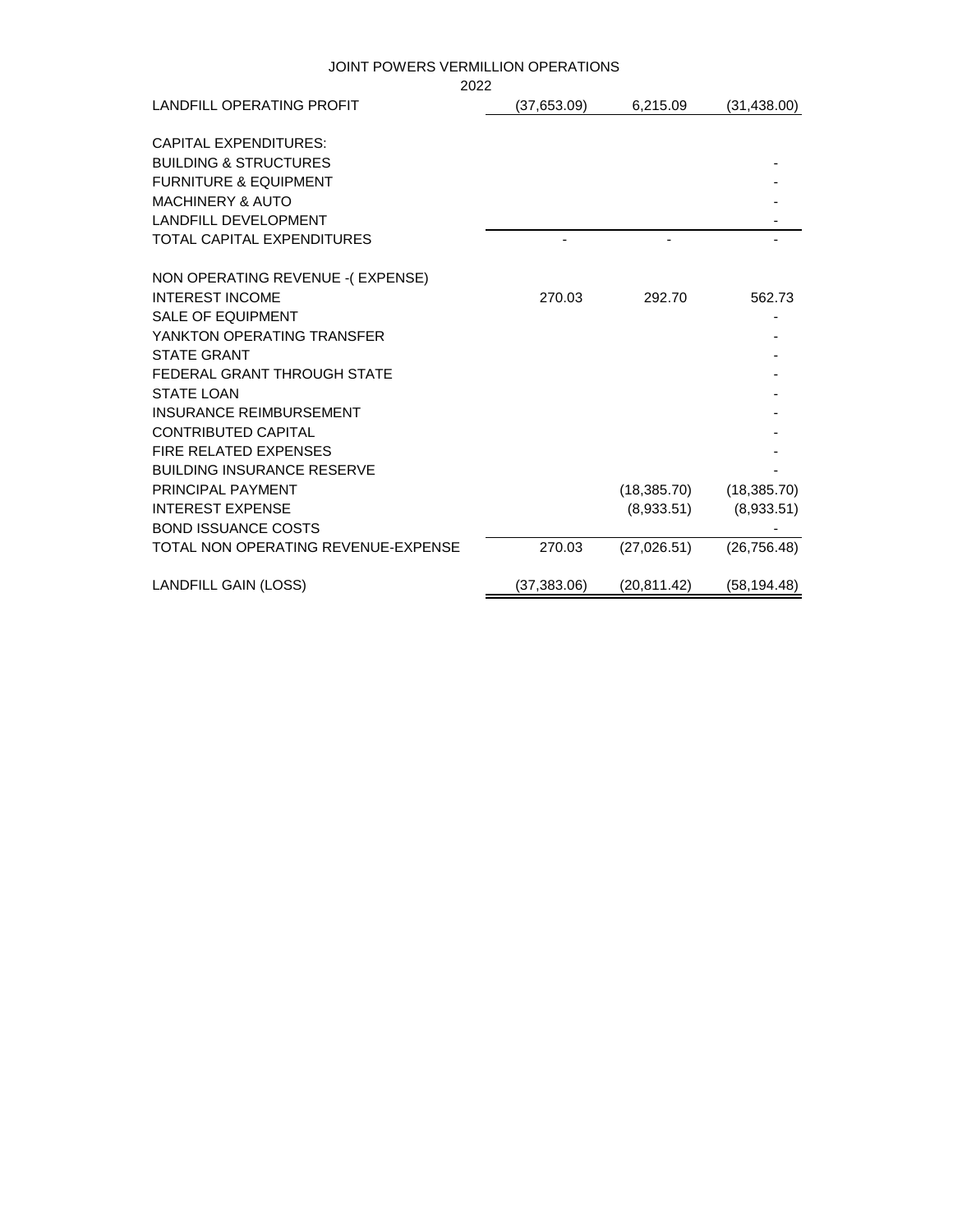#### 2022

### **RECYCLING**

| <b>REVENUE</b>                               | <b>JAN</b>         | <b>FEB</b>   | <b>TOTALS</b>  |
|----------------------------------------------|--------------------|--------------|----------------|
| <b>PLASTIC</b>                               |                    |              |                |
| <b>TIN</b>                                   |                    |              |                |
| <b>ALUMINUM VERMILLION</b>                   | 6,946.50           |              | 6,946.50       |
| NEWSPRINT VERMILLION                         | 3,162.45           |              | 3,162.45       |
| <b>CARDBOARD VERMILLION</b>                  | 17,230.06          | 6,651.96     | 23,882.02      |
| <b>OTHER MATERIAL</b>                        | 45.00              |              | 45.00          |
| HIGH GRADE PAPER VERMILLION                  |                    |              |                |
| YANKTON CONTRIBUTION                         |                    |              |                |
| <b>TOTAL REVENUE</b>                         | 27,384.01          | 6,651.96     | 34,035.97      |
| <b>OPERATING EXPENDITURES:</b>               |                    |              |                |
|                                              |                    |              |                |
| TOTAL PERSONNEL EXPENSES<br><b>INSURANCE</b> | 15,186.15<br>58.66 | 17,625.20    | 32,811.35      |
| <b>PROFESSIONAL SERVICES &amp; FEES</b>      |                    | 41.10        | 58.66<br>41.10 |
| HAZERDOUS WASTE COLLECTION                   |                    |              |                |
| PUBLISHING & ADVERTISING                     | 135.00             | 34.95        | 169.95         |
| MOTOR VEHICLE REPAIR & MAINT.                | 19.16              |              | 19.16          |
| EQUIPMENT REPAIR & MAINTENANCE               | 49.50              |              | 49.50          |
| <b>BLDG REPAIR &amp; MAINTENANCE</b>         | 346.85             | 227.00       | 573.85         |
| <b>OFFICE SUPPLIES</b>                       | 44.00              | 44.20        | 88.20          |
| <b>OPERATING SUPPLIES</b>                    |                    |              |                |
| <b>MOTOR VEHICLE FUEL &amp; SUPPLIES</b>     |                    | 499.68       | 499.68         |
| <b>COPY SUPPLIES</b>                         | 0.10               | 88.26        | 88.36          |
| <b>POSTAGE</b>                               | 0.71               |              | 0.71           |
| <b>FREIGHT</b>                               |                    | 1,200.00     | 1,200.00       |
| <b>UNIFORMS</b>                              |                    |              |                |
| <b>MATERIALS PURCHASES</b>                   | 79.00              | 572.80       | 651.80         |
| <b>REVENUE SHARING</b>                       |                    |              |                |
| <b>TRAVEL &amp; TRAINING</b>                 |                    | 537.80       | 537.80         |
| <b>ELECTRICITY</b>                           | 466.98             | 476.16       | 943.14         |
| <b>WATER</b>                                 | 29.19              | 28.89        | 58.08          |
| <b>SEWER</b>                                 | 36.34              | 484.74       | 521.08         |
| <b>HEATING FUEL-GAS</b>                      |                    | 2,158.90     | 2,158.90       |
| TELEPHONE                                    | 48.88              | 55.00        | 103.88         |
| <b>DEPRECIATION</b>                          | 2,342.88           | 2,342.88     | 4,685.76       |
| TOTAL OPERATING EXPENDITURES                 | 18,843.40          | 26,417.56    | 45,260.96      |
| <b>RECYCLING OPERATING PROFIT</b>            | 8,540.61           | (19,765.60)  | (11, 224.99)   |
| <b>CAPITAL EXPENDITURES:</b>                 |                    |              |                |
| <b>BUILDING &amp; STRUCTURES</b>             |                    |              |                |
| FURNITURE & MINOR EQUIPMENT                  |                    |              |                |
| MACHINERY & AUTO EQUIPMENT                   |                    |              |                |
| TOTAL CAPITAL EXPENDITURES                   |                    |              |                |
| NON OPERATING REVENUE:                       |                    |              |                |
| <b>STATE GRANT</b>                           |                    |              |                |
| TOTAL RECYCLING GAIN (LOSS)                  | 8,540.61           | (19,765.60)  | (11,224.99)    |
|                                              |                    |              |                |
| TOTAL VERMILLION JOINT POWERS<br>GAIN (LOSS) |                    |              |                |
|                                              | (28,842.45)        | (40, 577.02) | (69, 419.47)   |